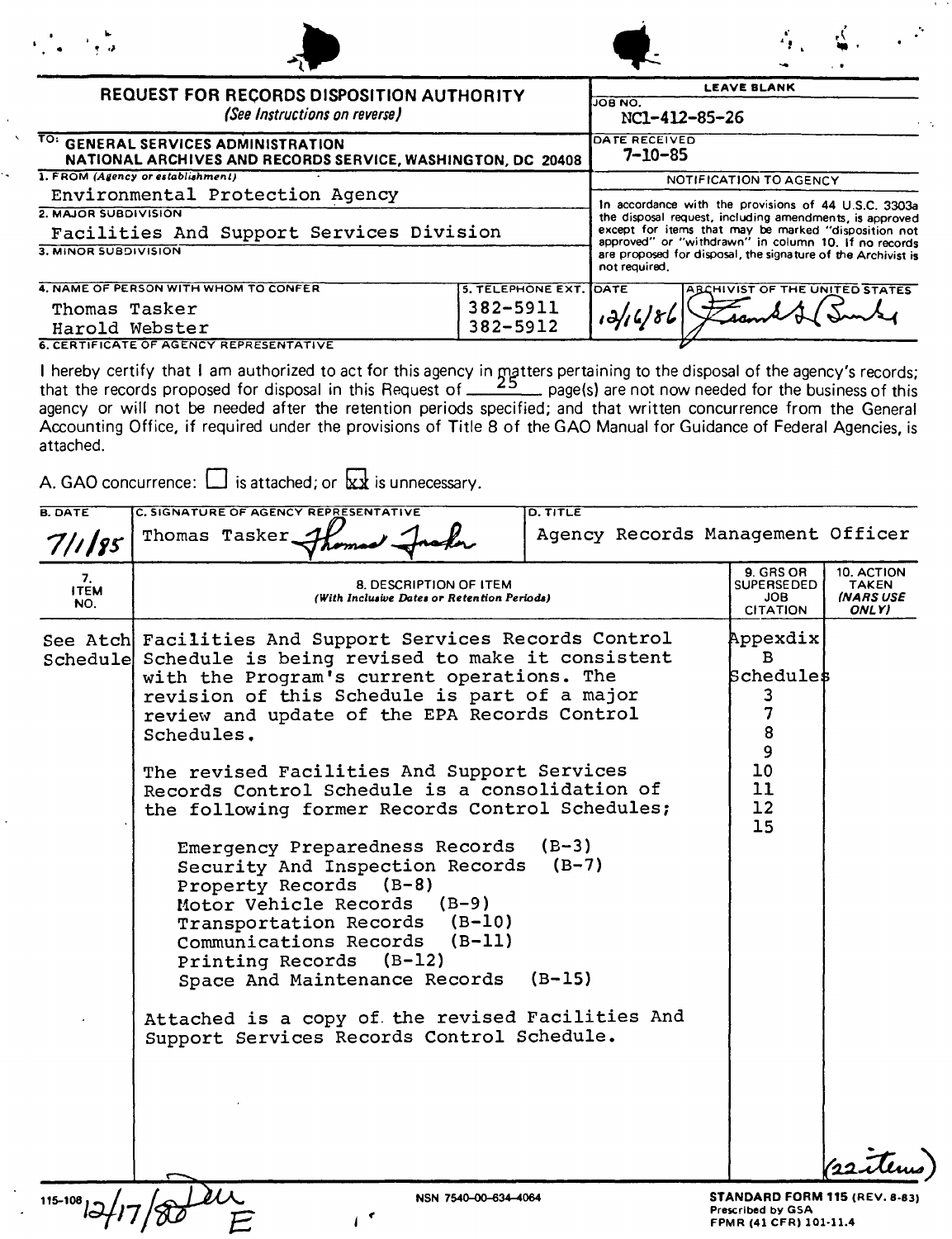|           | U.S. ENVIRONMENTAL PROTECTION AGENCY-RECORDS CONTROL SCHEDULES                                                                                                                                                                                                                                                                                                                                   |                                                                                                                                                                    |
|-----------|--------------------------------------------------------------------------------------------------------------------------------------------------------------------------------------------------------------------------------------------------------------------------------------------------------------------------------------------------------------------------------------------------|--------------------------------------------------------------------------------------------------------------------------------------------------------------------|
|           | TITLE OF SCHEDULE                                                                                                                                                                                                                                                                                                                                                                                | <b>COVERAGE OF SCHEDULE</b><br><b>AGENCYWIDE</b>                                                                                                                   |
| ITEM      | <b>FACILITIES AND SUPPORT SERVICES RECORDS</b><br>NAME AND DESCRIPTION OF RECORD/FILE                                                                                                                                                                                                                                                                                                            |                                                                                                                                                                    |
|           | I. GENERAL                                                                                                                                                                                                                                                                                                                                                                                       | RETENTION PERIOD AND DISPOSITION                                                                                                                                   |
| 1.        | General Correspondence - Facilities and Support Services<br>Division (Director/Branch Chiefs). General subject files<br>containing correspondence, memoranda, reports, and other<br>records relating to policies and activities of the<br>Facilities and Support Servicies Division.                                                                                                             | Retention: Retain 3 years.<br>Disposition: Break file at end of year. Keep<br>in office 3 years, then destroy.                                                     |
| 2.        | Program Management File. Consists of records related<br>to the management and administrative support of each unit<br>of the Facilities and Support Services Division. Records<br>consist of program planning and implementation, personnel<br>needs, work accomplishments, budgetary materials, and<br>other program management activities.                                                      | Retention: Retain 5 years.<br>Disposition: Break file at end of year. Keep<br>in office I year, then transfer to the FRC.<br>Destroy when 5 years                  |
| 3.1       | Freedom of Information Response File. Includes copies of<br>incoming requests for information under the Freedom of<br>Information Act, copies of replies, and copies of any inter-<br>agency memoranda, concerning the request. Note: this<br>file does not contain the Program's official record of<br>information being requested.                                                             | Retention: Retain 2 years.<br>Disposition: Break file at end of year. Keep<br>In office current plus 1 additional year, then<br>destroy when 2 years old.          |
| $\ddotsc$ | Contracts/Interagency Agreements. Contains documentation<br>relating to the formulation, award, and changes in con-<br>tracts or interagency agreements for studies and support<br>services. Records consist of procurement requests, pro-<br>posals, justification statements, task orders, bid evalua-<br>tions, award notices, copies of invoices, reports of pay-<br>ment, progress reports. | Retention: Retain 6 years.<br>Disposition: Break file upon completion of<br>project. Keep in office l year, then transfer<br>to the FRC. Destroy when 6 years old. |
|           |                                                                                                                                                                                                                                                                                                                                                                                                  |                                                                                                                                                                    |
|           |                                                                                                                                                                                                                                                                                                                                                                                                  |                                                                                                                                                                    |

1970 - Jacques Maria

 $\sim$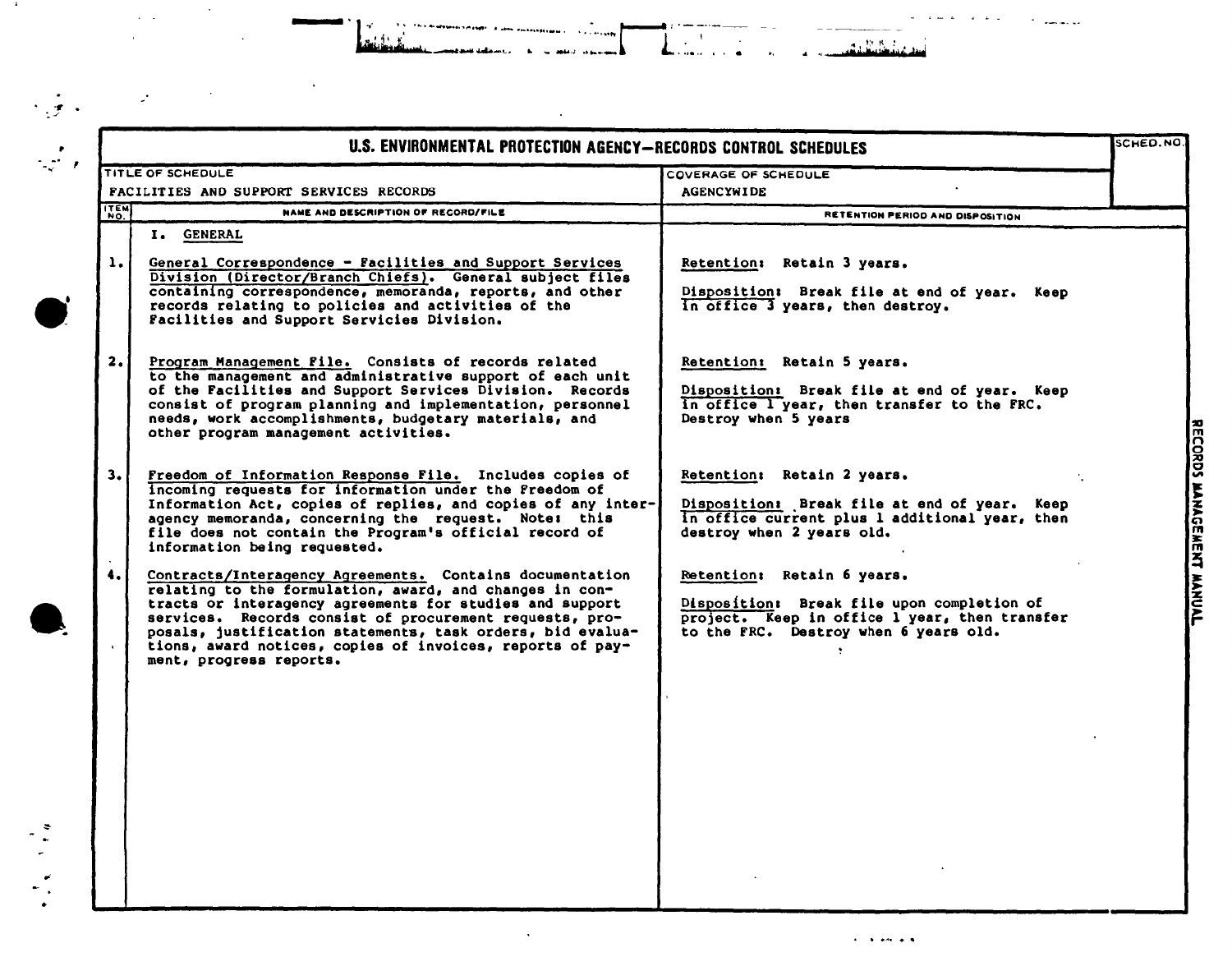|                     | U.S. ENVIRONMENTAL PROTECTION AGENCY-RECORDS CONTROL SCHEDULES                                                                                                                                                                                                                                                                                                                                      | <b>SCHED.NO</b>                                                                                                                                                                                                                                                                                                                                                                                                                                |
|---------------------|-----------------------------------------------------------------------------------------------------------------------------------------------------------------------------------------------------------------------------------------------------------------------------------------------------------------------------------------------------------------------------------------------------|------------------------------------------------------------------------------------------------------------------------------------------------------------------------------------------------------------------------------------------------------------------------------------------------------------------------------------------------------------------------------------------------------------------------------------------------|
|                     | TITLE OF SCHEDULE                                                                                                                                                                                                                                                                                                                                                                                   | COVERAGE OF SCHEDULE                                                                                                                                                                                                                                                                                                                                                                                                                           |
|                     | FACILITIES AND SUPPORT SERVICES RECORDS                                                                                                                                                                                                                                                                                                                                                             | <b>AGENCYWIDE</b>                                                                                                                                                                                                                                                                                                                                                                                                                              |
| <b>ITEM!</b><br>NO. | NAME AND DESCRIPTION OF RECORD/FILE                                                                                                                                                                                                                                                                                                                                                                 | RETENTION PERIOD AND DISPOSITION                                                                                                                                                                                                                                                                                                                                                                                                               |
| 1.                  | II. EMERGENCY PREPAREDNESS RECORDS<br>Emergency Preparedness Program. These files contain plans<br>and directives for the continued operation of EPA in war-<br>time of national disaster, include correspondence, reports<br>and instructions, charte and plans used in defense mobili-<br>zation planning, evacuation shelters, amergency relocation<br>and the vital records protection program. | Retention: Permanent.<br>Disposition: Break file when plans have<br>been superseded) or canceled. Keep in<br>office I additional year after complying<br>with criteria of Federal Emergency Manage-<br>ment Agency (FEMA) for any material having<br>a security classification. When the criteria<br>has been complied with, then transfer to the<br>Federal Records Center. Keep in FRC for 15<br>years, then offer to the National Archives. |
| 21                  | Program Management File. Correspondence Files of admin-<br>istration and operation of the emergency preparedness<br>planning program.                                                                                                                                                                                                                                                               | Retention: Retain 2 years.<br>Break file at end of year.<br><b>Disposition:</b><br>Keep in office for 2 years, then destroy.<br>Material must be destroyed in accordance<br>with security regulations.                                                                                                                                                                                                                                         |
|                     | Emergency Plan Test Reports File.<br>a. Official Reports. Reports of operations tests con-<br>sisting of documents which reflect consolidated or com-<br>prehensive reports reflecting Agencywide results of<br>tests conducted under emergency plans.                                                                                                                                              | Retention: Permanent<br>Disposition: Break file when report is com-<br>pleted. Keep in office 2 years, then transfer<br>to the Federal Records Center. Offer to<br>National Archives when 15 years old in 10<br>year blocks.                                                                                                                                                                                                                   |
|                     | b. Working/Supporting Documents. Contain working papers<br>accumulated from tests conducted under emergency plans,<br>such as instructions to members participating in tests,<br>staffing assignments, messages, tests of communications<br>and facilities, and retained copies of reports.                                                                                                         | Retention: Retain 2 years.<br>Disposition: Break file when report is com-<br>pleted. Keep in office for 2 years, then destroy.<br>٠.,                                                                                                                                                                                                                                                                                                          |
|                     |                                                                                                                                                                                                                                                                                                                                                                                                     |                                                                                                                                                                                                                                                                                                                                                                                                                                                |

 $\mathbb{R}^n \times \mathbb{R}^n \times \mathbb{R}^n$ 

أفرق

 $\mathbb{R}^2$ 

 $\overline{\mathcal{L}}$ 

 $\ddot{\phantom{a}}$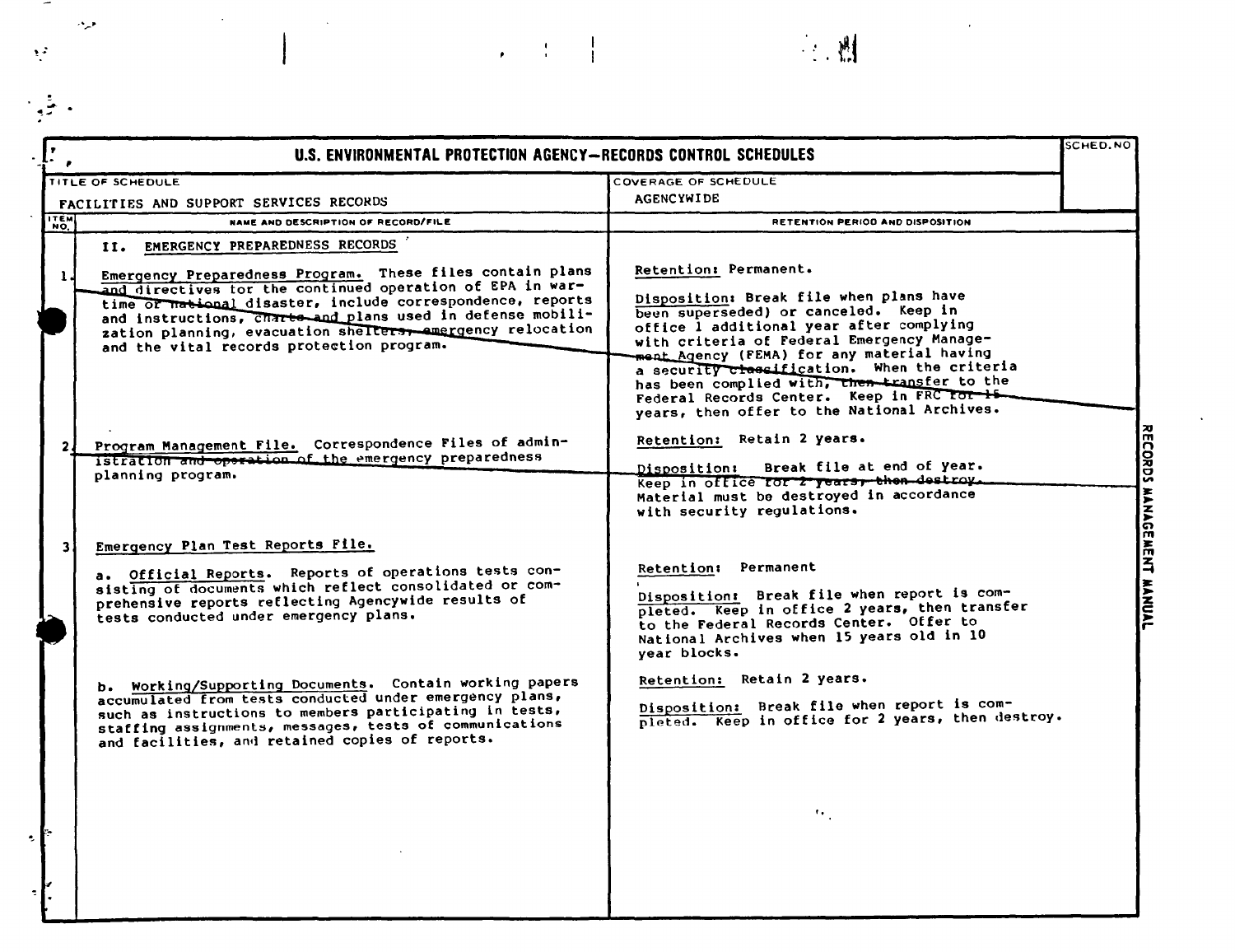|                | U.S. ENVIRONMENTAL PROTECTION AGENCY-RECORDS CONTROL SCHEDULES                                                                                                                                                                |                                                                                                                                 | <b>SCHED.NO</b> |
|----------------|-------------------------------------------------------------------------------------------------------------------------------------------------------------------------------------------------------------------------------|---------------------------------------------------------------------------------------------------------------------------------|-----------------|
|                | TITLE OF SCHEDULE                                                                                                                                                                                                             | COVERAGE OF SCHEDULE                                                                                                            |                 |
|                | FACILITIES AND SUPPORT SERVICES RECORDS                                                                                                                                                                                       | <b>AGENCYWIDE</b>                                                                                                               |                 |
| <b>ITEM</b>    | NAME AND DESCRIPTION OF RECORD/FILE                                                                                                                                                                                           | RETENTION PERIOD AND DISPOSITION                                                                                                |                 |
|                | III. SECURITY RECORDS                                                                                                                                                                                                         |                                                                                                                                 |                 |
| $\mathbf{1}$ . | Receipt of classified Documents. Records relating to the<br>receipt and use of classified decuments.                                                                                                                          | Retention: Retain 2 years.                                                                                                      |                 |
|                |                                                                                                                                                                                                                               | Disposition + Break file at end of year. Keep<br>in office for 2 years, then destroy.                                           |                 |
| 2.             | Destruction of Classified Documents. Records relating to<br>the destruction of classified documents.                                                                                                                          | Retention: Retain 2 years.                                                                                                      |                 |
|                |                                                                                                                                                                                                                               | Disposition: Break file at end of year. Keep<br>in office for 2 years, then destroy.                                            |                 |
| 3.1            | Classified Document Inventory, Files consisting of forms,<br>ledgers, or registers used to show identity, internal rout-                                                                                                      | Retention: Retain 2 years.                                                                                                      |                 |
|                | ing and final disposition made of classified documents, but<br>exclusive of classified document receipts and destruction<br>certificates and documents relating to Top Secret material<br>covered elsewhere in this schedule. | Disposition: Break tite at end of years<br>Keep in office for 2 years, then destroy.                                            |                 |
| 4.             | Security Classified Accounting and Control Files.                                                                                                                                                                             |                                                                                                                                 |                 |
|                | a. Registers maintained at control points to indicate<br>accountability over security classified documents, re-                                                                                                               | Retention: Retain 2 years.                                                                                                      |                 |
|                | flecting the receiper dispatch, or destruction of the<br>documents.                                                                                                                                                           | Disposition: Break file after document is<br>downgraded, transferred or destroyed. Keep<br>in office for 2 years, then destroy. |                 |
|                | b. Forms accompanying documents to insure continuing                                                                                                                                                                          | Retentform-Destroy.                                                                                                             |                 |
|                | control, showing names of persons handling the<br>documents, intraoffice routing, and comparable<br>data.                                                                                                                     | Disposition: Break file when related document<br>is downgraded, transferred, or destroyed, then<br>destroy.                     |                 |
| 5.             | Access Files. Records consisting of requests and                                                                                                                                                                              | Retention: Retain 2 years.                                                                                                      |                 |
|                | authorizations for individuals to have access to<br>classified files.                                                                                                                                                         | Disposition: Break file after authorization<br>expires. Keep in office for 2 years, then<br>destroy.                            |                 |
|                |                                                                                                                                                                                                                               |                                                                                                                                 |                 |
|                |                                                                                                                                                                                                                               |                                                                                                                                 |                 |

 $\ddot{\phantom{a}}$ 

 $\gamma_{\rm max}$ 

 $\alpha = \frac{1}{2}$  ,  $\frac{1}{2}$ 

 $\hat{\mathbf{r}}$ 

 $\langle \rangle$ 

 $\begin{array}{c} \rule{0pt}{2ex} \rule{0pt}{2ex} \rule{0pt}{2ex} \rule{0pt}{2ex} \rule{0pt}{2ex} \rule{0pt}{2ex} \rule{0pt}{2ex} \rule{0pt}{2ex} \rule{0pt}{2ex} \rule{0pt}{2ex} \rule{0pt}{2ex} \rule{0pt}{2ex} \rule{0pt}{2ex} \rule{0pt}{2ex} \rule{0pt}{2ex} \rule{0pt}{2ex} \rule{0pt}{2ex} \rule{0pt}{2ex} \rule{0pt}{2ex} \rule{0pt}{2ex} \rule{0pt}{2ex} \rule{0pt}{2ex} \rule{0pt}{2ex} \rule{0pt}{$ 

 $\sim$  7.

 $\frac{1}{2}$ 

 $\langle \cdot \rangle_{\mathfrak{g}}$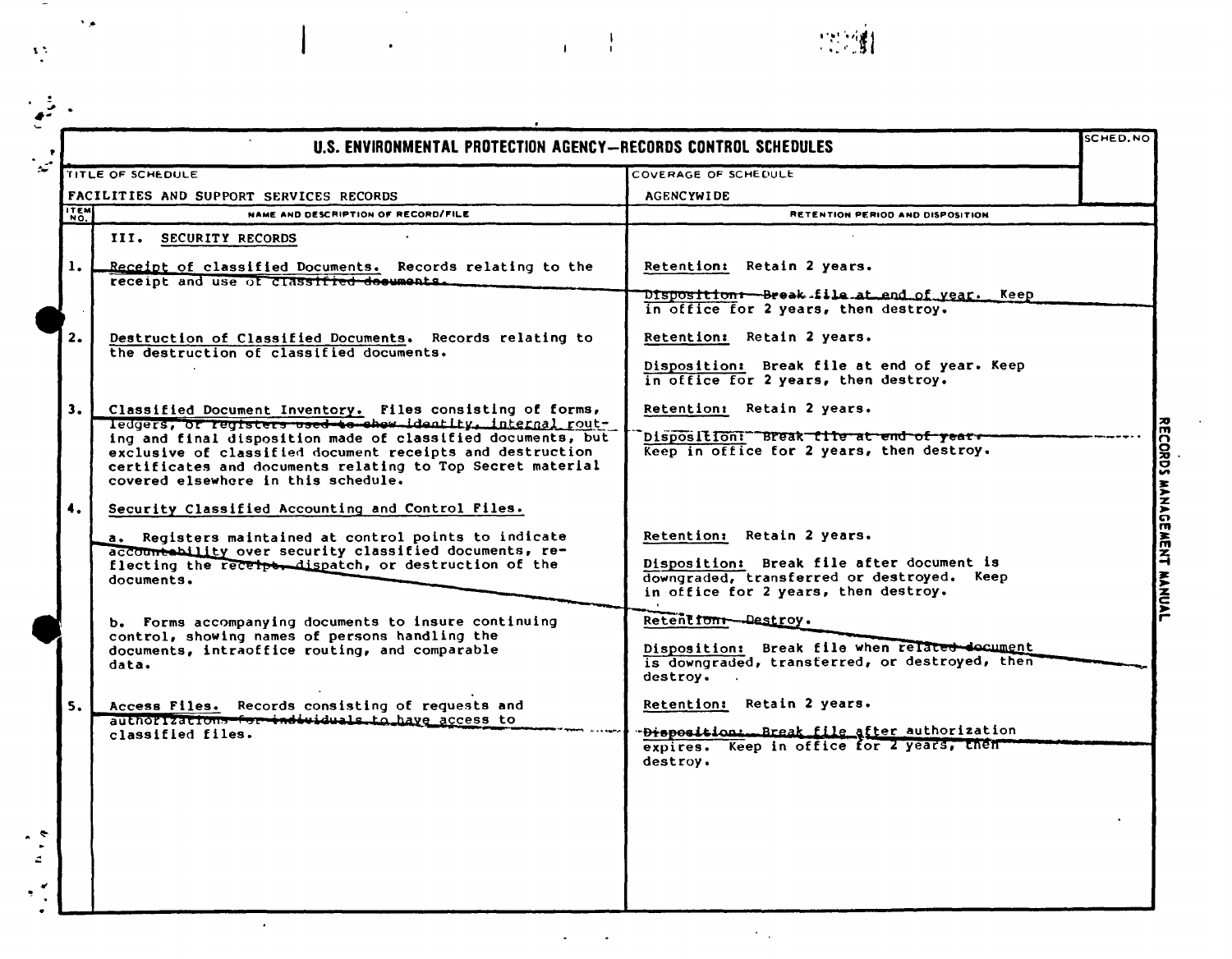|             | U.S. ENVIRONMENTAL PROTECTION AGENCY-RECORDS CONTROL SCHEDULES                                                                                                                                                                      |                                                                                                                                    | <b>SCHED.NO</b>           |
|-------------|-------------------------------------------------------------------------------------------------------------------------------------------------------------------------------------------------------------------------------------|------------------------------------------------------------------------------------------------------------------------------------|---------------------------|
|             | TITLE OF SCHEDULE                                                                                                                                                                                                                   | COVERAGE OF SCHEDULE                                                                                                               |                           |
|             | FACILITIES AND SUPPORT SERVICES RECORDS                                                                                                                                                                                             | AGENCYWIDE                                                                                                                         |                           |
| <b>ITEM</b> | NAME AND DESCRIPTION OF RECORD/FILE                                                                                                                                                                                                 | RETENTION PERIOD AND DISPOSITION                                                                                                   |                           |
|             | III. SECURITY RECORDS                                                                                                                                                                                                               |                                                                                                                                    |                           |
| 6.          | Security Storage Equipment. Files consist of forms or<br>Tists used to record safe and padlock combinations, names                                                                                                                  | Retention: Destroy.                                                                                                                |                           |
|             | of individuals knowing combinations; and comperable data<br>used to control access into classified document container.                                                                                                              | Disposition: Break file when superseded by<br>a new form or tisty or upon turning in of<br>containers, then destroy.               |                           |
| 7.          | Surveys of Facilities Files.                                                                                                                                                                                                        |                                                                                                                                    |                           |
|             | a. Documents relating to surveys of Government-owned<br>facilities conducted to insure adequacy of protective<br>and preventive measures taken to safeguard information<br>and facilities against sabotage and unauthorized access. | Retention: Retain 3 years.<br>Disposition: Break file after survey is com-<br>pleted. Keep in office 3 years, then destroy.        |                           |
|             | b. Documents relating to security surveys of privately<br>owned facilities assigned security cognizance by EPA, and<br>related papers.                                                                                              | Retention: Retain 3 years.<br>Disposition: Break file after survey is com-<br>pleted. Keep in office for 3 years, then<br>destroy. | RECORDS MANAGEMENT MANUAL |
| 8.          | Fire, Explosion, and Accident Investigative Files. Case<br>files, including all papers relating to the investigations.                                                                                                              | Retention: Retain 2 years.                                                                                                         |                           |
|             | of fires, explosions, and accidents.                                                                                                                                                                                                | Disposition: Break file after completion of<br>investigation. Keep in office for 2 years,<br>then destroy.                         |                           |
|             | Property Pass Files. Authorization for the removal of<br>property or materials from EPA.                                                                                                                                            | Retention: Retain 1 year.                                                                                                          |                           |
|             |                                                                                                                                                                                                                                     | Disposition: Break file after expiration or<br>revocation. Keep in office for 1 year, then<br>destroy.                             |                           |
| 101         | Guard Assignments and Strength Files.                                                                                                                                                                                               |                                                                                                                                    |                           |
|             | a. Ledger records.                                                                                                                                                                                                                  | Retention: Retain 3 years.                                                                                                         |                           |
|             |                                                                                                                                                                                                                                     | Disposition: Break file atter-final entry.<br>Keep in office for 3 years, then destroy.                                            |                           |
|             |                                                                                                                                                                                                                                     |                                                                                                                                    |                           |
|             |                                                                                                                                                                                                                                     |                                                                                                                                    |                           |
|             |                                                                                                                                                                                                                                     |                                                                                                                                    |                           |

 $\mathcal{R}^{\text{max}}_{\text{max}}$ 

 $\ddot{\phantom{0}}$ 

 $\begin{bmatrix} 1 & 1 \\ 1 & 1 \end{bmatrix}$ 

 $\epsilon$ 

 $\ddot{\phi}$ 

 $\ddot{\cdot}$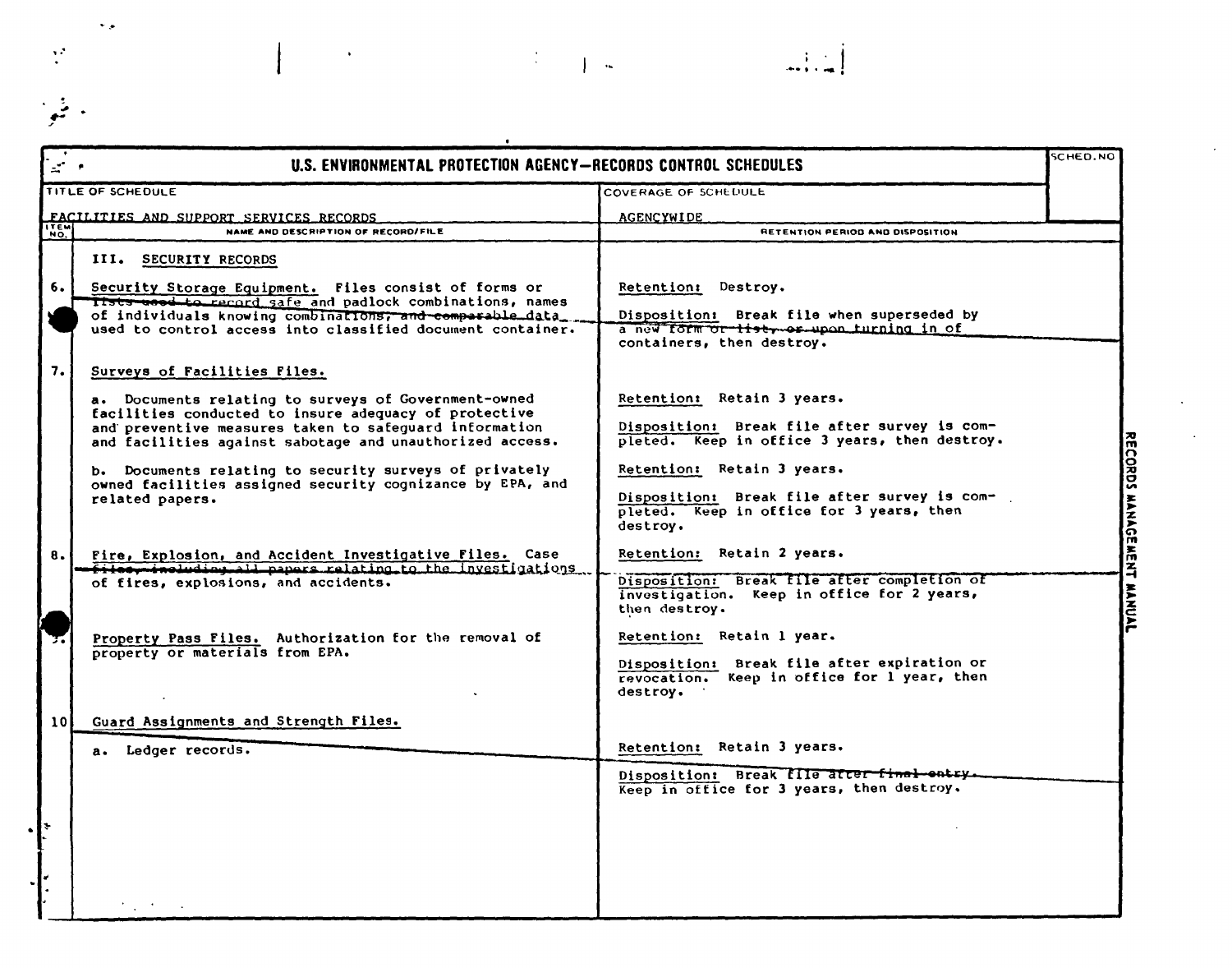|                 | U.S. ENVIRONMENTAL PROTECTION AGENCY-RECORDS CONTROL SCHEDULES                                                     |                                                                                                | <b>SCHEILNO</b> |
|-----------------|--------------------------------------------------------------------------------------------------------------------|------------------------------------------------------------------------------------------------|-----------------|
|                 | TITLE OF SCHEDULE                                                                                                  | COVERAGE OF SCHEDULE                                                                           |                 |
|                 | FACILITIES AND SUPPORT SERVICES RECORDS                                                                            | <b>AGENCYWIDE</b>                                                                              |                 |
| <b>NO.</b>      | NAME AND DESCRIPTION OF RECORD/FILE                                                                                | RETENTION PERIOD AND DISPOSITION                                                               |                 |
|                 | III. SECURITY RECORDS                                                                                              |                                                                                                |                 |
|                 | Files Relating to the Exercise of Police Functions.                                                                |                                                                                                |                 |
|                 | a. Ledger record of arrest, cars ticketed, and outside<br>police contacts.                                         | Retention: Retain 3 years.                                                                     |                 |
|                 |                                                                                                                    | Disposition: Break file after final entry<br>Keep in office for 3 years, then destroy.         |                 |
|                 | b. Reports, statements of witnesses, warning notices,<br>and other case papers relating to arrests and traffic     | Retentions-Retian 2 years.                                                                     |                 |
|                 | violations.                                                                                                        | Disposition: Break file at end of year-<br>Reep in office for 2 years, then destroy.           |                 |
| 12 <sub>1</sub> | Accountability for Personal Property Lost or Stolen.                                                               |                                                                                                |                 |
|                 | a. Ledger Files.                                                                                                   | Retention: Retain 3 years.                                                                     |                 |
|                 |                                                                                                                    | Disposition: Break file after final entry.<br>Keep in office for 3 years, then destroy.        |                 |
|                 | b. Reports, loss statements, receipts and other papers<br>relating to lost and found articles.                     | <del>Retenti</del> on: Retain 1 year.                                                          |                 |
|                 |                                                                                                                    | Disposition: Break file at end of year.<br>Keep in office for 1 year, then destroy.            |                 |
| $\mathbf{u}_1$  | Accountability Records for Keys. Records of keys issued.                                                           | Retention: Retain 6 months.                                                                    |                 |
|                 |                                                                                                                    | Dispositions-Break file after turn-in of<br>key. Keep in office for 6 months, then<br>destroy. |                 |
| 141             | Visitors Registers. Registers or logs used to record<br>names of outside contractors, service personnel, wisitors. | Retention: Retain 1 year.                                                                      |                 |
| $\bullet$       | employees admitted to areas, and reports on automobiles<br>and passengers.                                         | Disposition: Break file at end or year.<br>Keep in office for 1 year, then destroy.            |                 |
|                 |                                                                                                                    |                                                                                                |                 |
|                 |                                                                                                                    |                                                                                                |                 |
|                 |                                                                                                                    |                                                                                                |                 |
|                 |                                                                                                                    |                                                                                                |                 |

 $\sim$  40

 $\ddot{\phantom{a}}$ 

 $\frac{1}{2}$ 

 $\frac{1}{2}$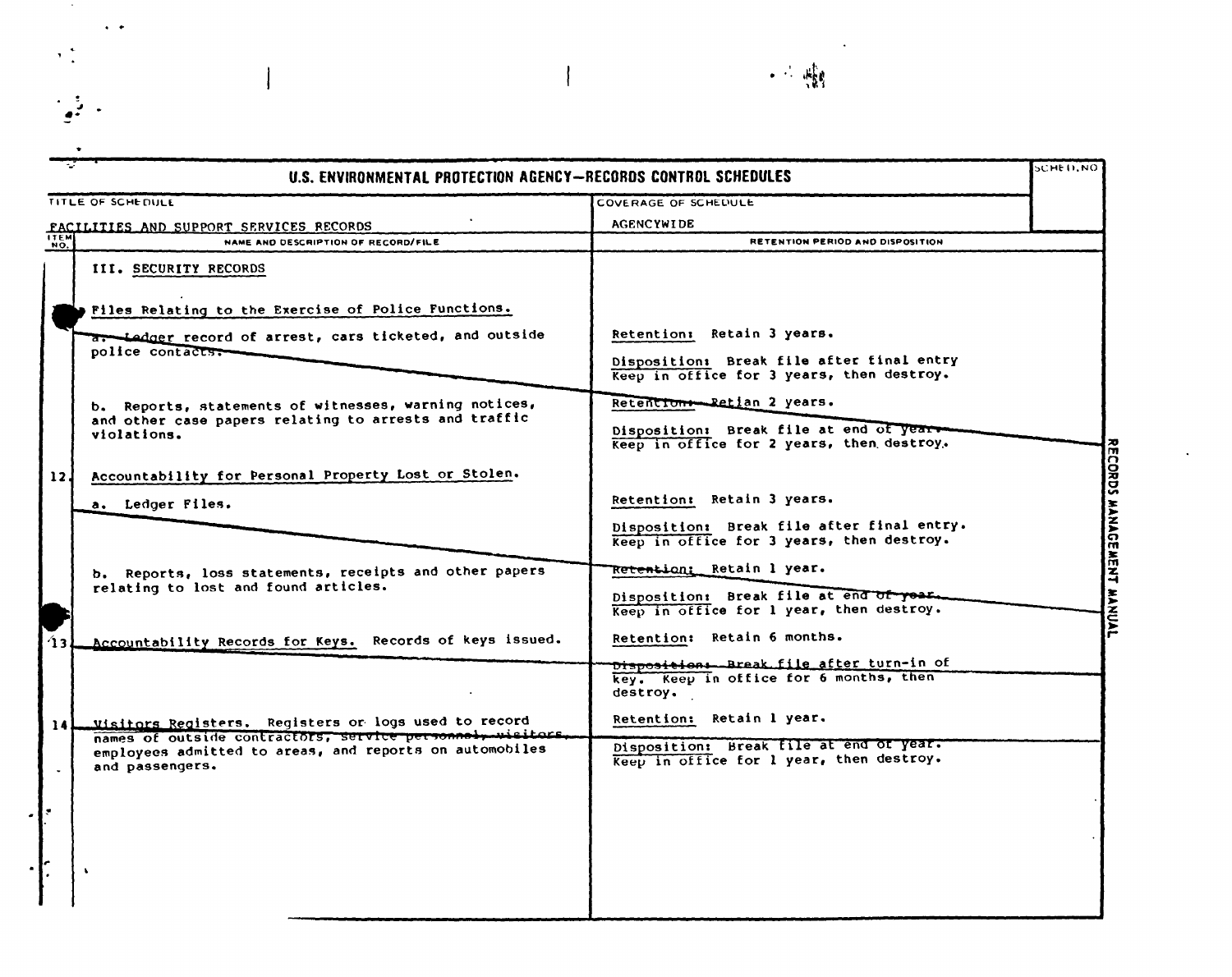|                    | U.S. ENVIRONMENTAL PROTECTION AGENCY-RECORDS CONTROL SCHEDULES                                                                                                  |                                                                                                                                      | schied, NO                |
|--------------------|-----------------------------------------------------------------------------------------------------------------------------------------------------------------|--------------------------------------------------------------------------------------------------------------------------------------|---------------------------|
|                    | TITLE OF SCHEDULE                                                                                                                                               | COVERAGE OF SCHEDULL                                                                                                                 |                           |
|                    | FACILITIES AND SUPPORT SERVICES RECORDS                                                                                                                         | <b>AGENCYWIDE</b>                                                                                                                    |                           |
| <b>TTEM</b><br>NO. | NAME AND DESCRIPTION OF RECORD/FILE                                                                                                                             | RETENTION PERIOD AND DISPOSITION                                                                                                     |                           |
| ÷,                 | III. SECURITY RECORDS                                                                                                                                           |                                                                                                                                      |                           |
| $15 -$             | Guard Force Facility Check Files.                                                                                                                               |                                                                                                                                      |                           |
|                    | a. Data sheets, door slip summaries, check sheets, and<br>guard reports on security violations (except copies in                                                | Retention: Retain 1 year.                                                                                                            |                           |
|                    | files or Agency security offices covered by item 21 of<br>this schedule).                                                                                       | Disposition: Break file at end of year.<br>Keep in office for 1 year, then destroy.                                                  |                           |
|                    | b. Reports of routine after-hours security checks which                                                                                                         | Re <del>tention:</del> Destroy.                                                                                                      |                           |
|                    | either do not reflect security violations, or for which<br>the information contained therein is documented in the<br>files defined in item 21 of this schedule. | Disposition: Break file at end of month.<br>then destroy.                                                                            |                           |
|                    |                                                                                                                                                                 |                                                                                                                                      |                           |
| 16 <sub>1</sub>    | Guard Service Control Files.                                                                                                                                    |                                                                                                                                      |                           |
|                    | a. Control center key or code records, emergency call<br>records, and building record and employee identification                                               | Retention: Destroy.                                                                                                                  |                           |
|                    | eards.                                                                                                                                                          | Disposition: Break file when material is<br>superseded or obsolete, then destroy.                                                    |                           |
|                    | b. Round reports, service reports on interruptions and                                                                                                          | Retention: Retain 1 year.                                                                                                            |                           |
|                    | test and punch clock dial sheets.                                                                                                                               | Disposition: Break file at end of year.<br>Keep in Office for 1 year, then destroy.                                                  | RECORDS MANAGEMENT MANUAL |
|                    | c. Automatic machine patrol charts and registers of                                                                                                             | Retention: Retain 1 year.                                                                                                            |                           |
|                    | patrol and alarm services.                                                                                                                                      | Disposition: Break file at end of year.<br>Keep in otfice for 1 year, then destroy.                                                  |                           |
| 17 <sup>1</sup>    | Security Violation Files. Case files relating to investi-<br>gations of alleged security violations, but exclusive of                                           | Retention: Retain 2 years.                                                                                                           |                           |
|                    | files concerning felonies and papers placed in Official<br>Personnel Folders.                                                                                   | Disposition: Break file after completion<br>of final corrective or disciplinary action.<br>Keep in office for 2 years, then destroy. |                           |
|                    |                                                                                                                                                                 |                                                                                                                                      |                           |
|                    |                                                                                                                                                                 |                                                                                                                                      |                           |
|                    |                                                                                                                                                                 |                                                                                                                                      |                           |
|                    |                                                                                                                                                                 |                                                                                                                                      |                           |
|                    |                                                                                                                                                                 |                                                                                                                                      |                           |

 $\pm$  1.1

 $\epsilon$ 

 $\sim$  9  $\mu$ 

 $\gamma$  .

 $\frac{1}{2}$ 

 $\frac{1}{2}$  .

 $\cdot$ 

 $\sim$   $\star$ 

 $\bar{\mathbf{r}}$ 

 $\mathbf{I}$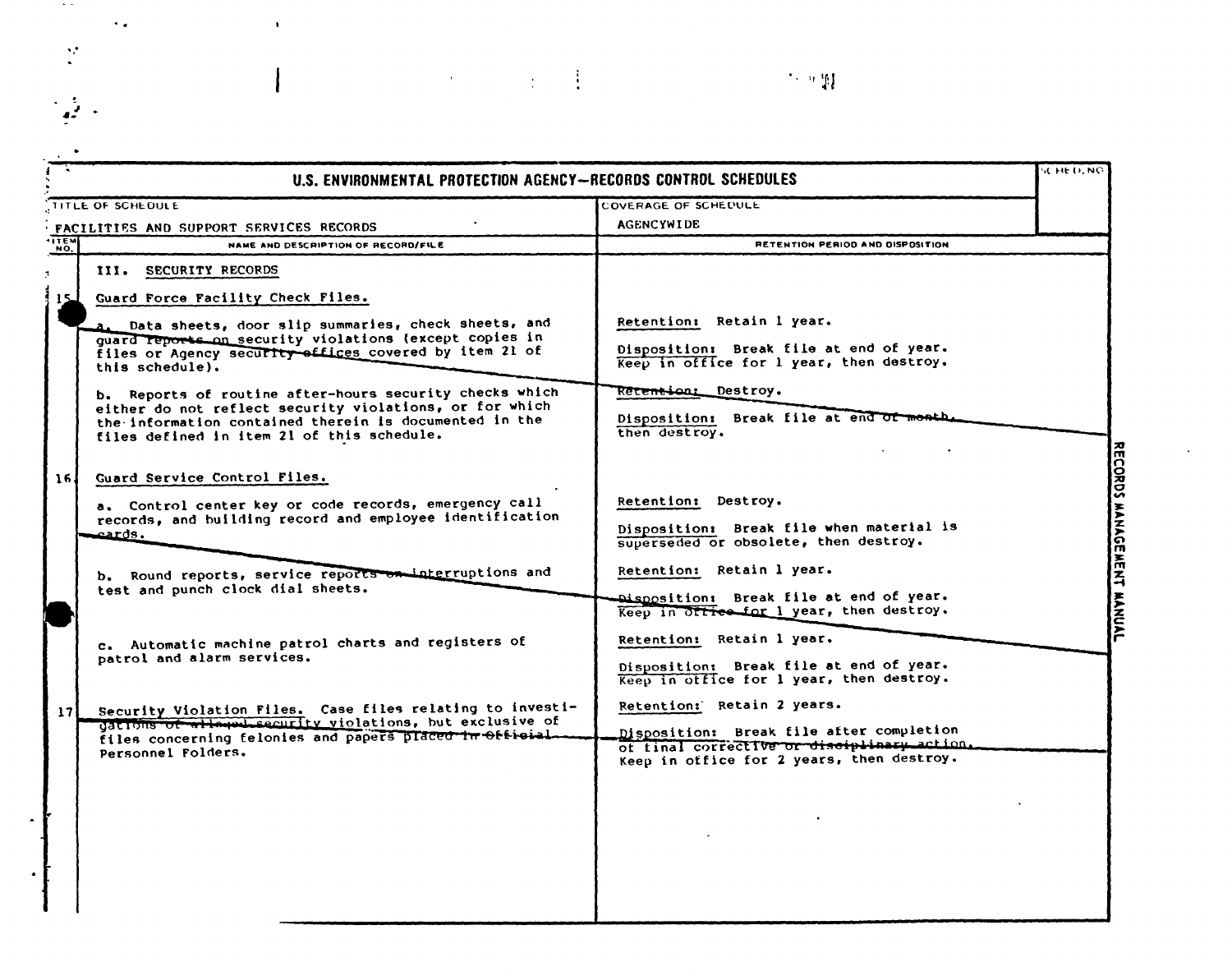| U.S. ENVIRONMENTAL PROTECTION AGENCY-RECORDS CONTROL SCHEDULES<br>م سمي                                          |                                                                                       | SCHED.NO |
|------------------------------------------------------------------------------------------------------------------|---------------------------------------------------------------------------------------|----------|
| TITLE OF SCHEDULE                                                                                                | COVERAGE OF SCHEDULE                                                                  |          |
| FACILITIES AND SUPPORT SERVICES RECORDS                                                                          | <b>AGENCYWIDE</b>                                                                     |          |
| <b>TEM</b><br>NAME AND DESCRIPTION OF RECORD/FILE                                                                | RETENTION PERIOD AND DISPOSITION                                                      |          |
| III.<br><b>SECURITY RECORDS</b>                                                                                  |                                                                                       |          |
| 18. Security Violation Files (Felonies). Case files                                                              | Retention: Retain 20 years.                                                           |          |
| realating to investigations of alleged security                                                                  | Disposition: Break file after date of last                                            |          |
| violations of a surriciently sectous nature to be<br>classed as felonies.                                        | action. Keep in office for 5 years, then                                              |          |
|                                                                                                                  | transfer to the Federal Records Conter Keep                                           |          |
|                                                                                                                  | in FRC 15 years, then destroy.                                                        |          |
| EPA Classification and Declassification Committee File.<br>19.                                                   | Retention: Retain 10 years.                                                           |          |
| Committee was appointed by the Administrator to implement                                                        | Disposition: Break file when committee is                                             |          |
| Executive Order 11652 and the National Security Council<br>Directive of May 17, 1972. The file includes security | superseded or canceled. Keep in office for                                            |          |
| classification appeals and reviews, as well as complaints                                                        | 3-vears, then transfer to the Federal Records                                         |          |
| or suggestions concerning the EPA Security Classification<br>Program. Note: This Committee is no longer active.  | Center. Keep in FRC for 8 years; then dectsoy.                                        |          |
|                                                                                                                  |                                                                                       |          |
| Interagency Classification Review Committee. Records<br>20.1                                                     | Retention: Retain 10 years.                                                           |          |
| Leclude correspondence and reports classifying or de-<br>classifying EPA security theosified records.            | Disposition: Break file when committee is                                             |          |
| Note: This Committee is no longer active.                                                                        | equerseded or canceled. Keep in office                                                |          |
|                                                                                                                  | for 2 years, then transfer to the Poderal<br>Records Center. Keep in FRC for 8 years, |          |
|                                                                                                                  | then destroy.                                                                         |          |
|                                                                                                                  |                                                                                       |          |
| Security Education: Records relating to security<br>21.<br>briefings that are presented to EPA employees.        |                                                                                       |          |
|                                                                                                                  | Retention: See disposition                                                            |          |
| a. Security Briefings                                                                                            |                                                                                       |          |
|                                                                                                                  | Disposition: Keep in the office and destroy                                           |          |
|                                                                                                                  | when the briefing is superseded or no long<br>needed.                                 |          |
|                                                                                                                  |                                                                                       |          |
| b. Rosters of Security Briefings                                                                                 | Retention: Retain 1 year.                                                             |          |
|                                                                                                                  | Disposition: Break file at the end of the                                             |          |
|                                                                                                                  | calender year. Keep in office I year, then<br>destroy.                                |          |
|                                                                                                                  |                                                                                       |          |
|                                                                                                                  |                                                                                       |          |
|                                                                                                                  | $\mathbf{G}_{\mathbf{G}}$                                                             |          |
|                                                                                                                  |                                                                                       |          |
|                                                                                                                  |                                                                                       |          |
|                                                                                                                  |                                                                                       |          |
|                                                                                                                  |                                                                                       |          |

 $\Box$ 

 $\mathcal{A}$ 

 $\sim 10^5$ 

 $\left\vert \frac{1}{2}\right\vert$ 

 $\sim$   $\epsilon$ 

 $\ddot{\cdot}$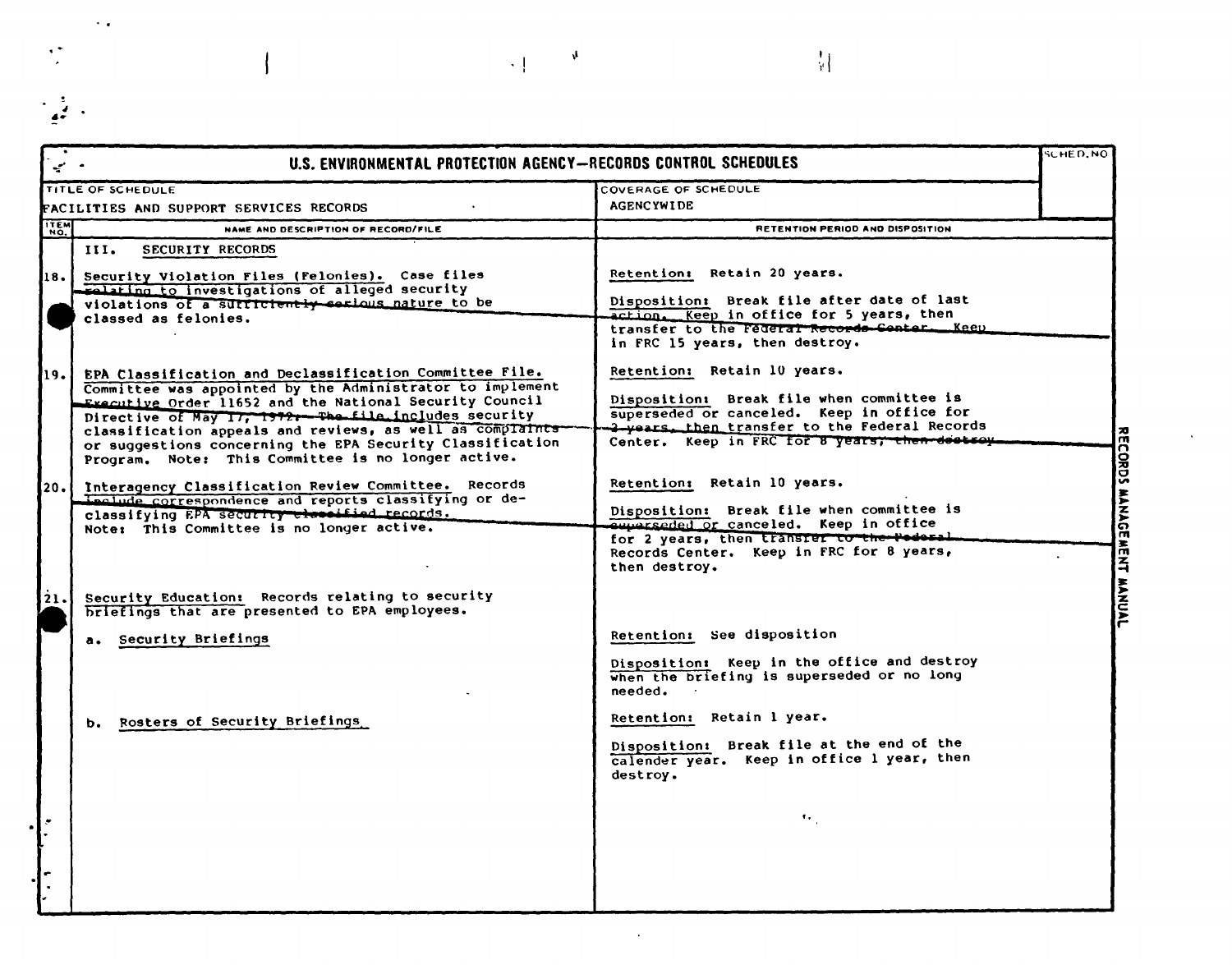| U.S. ENVIRONMENTAL PROTECTION AGENCY-RECORDS CONTROL SCHEDULES                                                                       |                                                                                                                     | SC HED. NO |
|--------------------------------------------------------------------------------------------------------------------------------------|---------------------------------------------------------------------------------------------------------------------|------------|
| TITLE OF SCHEDULE                                                                                                                    | COVERAGE OF SCHEDULE                                                                                                |            |
| <b>FACILITIES AND SUPPORT SERVICES RECORDS</b>                                                                                       | <b>AGENCYWIDE</b>                                                                                                   |            |
| ITEM<br>NAME AND DESCRIPTION OF RECORD/FILE                                                                                          | RETENTION PERIOD AND DISPOSITION                                                                                    |            |
| $\sim$<br>III. SECURITY RECORDS                                                                                                      |                                                                                                                     |            |
| Security Inspection/Survey File. Document relating to<br> 22.<br>surveys and inspections completed on EPA offices and<br>facilities. |                                                                                                                     |            |
| a. Surveys                                                                                                                           | Retention: Retain 3 years.                                                                                          |            |
|                                                                                                                                      | Disposition: Break file after completion of<br>next comparable survey. Keep in office<br>3 years, then destroy.     |            |
| b. Inspections                                                                                                                       | Retention: Retain 3 years.                                                                                          |            |
|                                                                                                                                      | Disposition: Break file after completion of<br>next comparable inspection. Keep in office<br>3 years, then destroy. |            |
| c. Night Security Checks                                                                                                             | Retention: Retain 1 year.                                                                                           |            |
|                                                                                                                                      | Disposition: Break file 1 year after completion<br>of the check. Keep in office for 1 year, then<br>destroy.        |            |
| Guard Service. Records relating to contracts<br>23.<br>and performance of contract security guards.                                  |                                                                                                                     |            |
| a. Contracts                                                                                                                         | Retention: Retain 2 years.                                                                                          |            |
|                                                                                                                                      | Disposition: Break file after completion of<br>the contract. Keep in office for 2 years,<br>then destroy.           |            |
| b. General Correspondence                                                                                                            | Retention: Retain 2 years.                                                                                          |            |
|                                                                                                                                      | Disposition: Break file when no longer appli-<br>cable. Keep in office for 2 years, then destroy.                   |            |
| c. Nonperformance of Assigned Duties                                                                                                 | Retention: l year.                                                                                                  |            |
|                                                                                                                                      | Break file after completion of<br><b>Disposition:</b><br>the contract. Keep in office for 1 year, then<br>destroy.  |            |
|                                                                                                                                      |                                                                                                                     |            |
|                                                                                                                                      |                                                                                                                     |            |
|                                                                                                                                      |                                                                                                                     |            |

 $\bar{r}$ 

 $\pm$  1  $\pm$ 

(注意)

 $\langle \cdot \rangle$ 

 $\frac{1}{2}$ 

 $\mathbb{R}^2$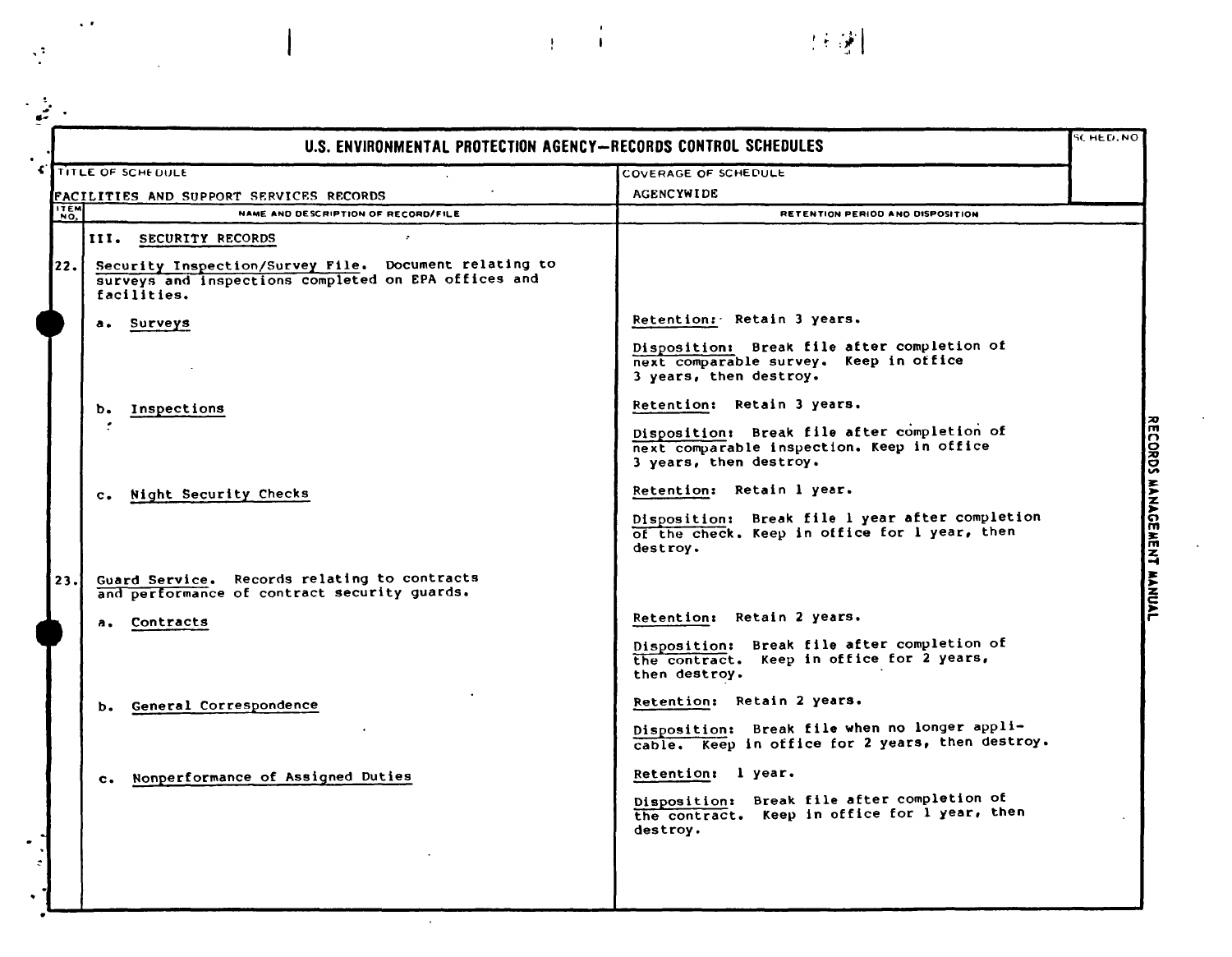|                                   | $\epsilon$ .<br>U.S. ENVIRONMENTAL PROTECTION AGENCY-RECORDS CONTROL SCHEDULES                                                                                                                                                                                                                                                                              |                                                                                                                                                 | SCHED, NO |
|-----------------------------------|-------------------------------------------------------------------------------------------------------------------------------------------------------------------------------------------------------------------------------------------------------------------------------------------------------------------------------------------------------------|-------------------------------------------------------------------------------------------------------------------------------------------------|-----------|
|                                   | <b>FITLE OF SCHEDULE</b>                                                                                                                                                                                                                                                                                                                                    | COVERAGE OF SCHEDULE                                                                                                                            |           |
|                                   | FACILITIES AND SUPPORT SERVICES RECORDS                                                                                                                                                                                                                                                                                                                     | <b>AGENCYWIDE</b>                                                                                                                               |           |
| TEM <sub>N</sub>                  | NAME AND DESCRIPTION OF RECORD/FILE                                                                                                                                                                                                                                                                                                                         | RETENTION PERIOD AND DISPOSITION                                                                                                                |           |
|                                   | <b>SECURITY RECORDS</b><br>III.                                                                                                                                                                                                                                                                                                                             |                                                                                                                                                 |           |
|                                   | d. Post Orders                                                                                                                                                                                                                                                                                                                                              | Retention: l year.                                                                                                                              |           |
|                                   |                                                                                                                                                                                                                                                                                                                                                             | Disposition: Break file as a Post Order is<br>superseded or discontinuance of the post. Keep<br>in office for 1 year, then destroy.             |           |
|                                   | Special Orders<br>е.                                                                                                                                                                                                                                                                                                                                        | Retention: 6 months.                                                                                                                            |           |
|                                   |                                                                                                                                                                                                                                                                                                                                                             | Disposition: Break file upon termination of<br>the Special Order. Keep in file for 6 months,<br>then destroy.                                   |           |
| 24.I                              | Security Container Information: Records showing the<br>location and combinations of security containers.                                                                                                                                                                                                                                                    |                                                                                                                                                 |           |
|                                   | Location of Security Containers.<br>а.                                                                                                                                                                                                                                                                                                                      | Retention: See disposition below.                                                                                                               |           |
|                                   |                                                                                                                                                                                                                                                                                                                                                             | Disposition: Keep in the office and destroy<br>when the security container is moved or take<br>out of service.                                  |           |
|                                   | Security Container Combinations.<br>ь.                                                                                                                                                                                                                                                                                                                      | Retention: See disposition below.                                                                                                               |           |
|                                   |                                                                                                                                                                                                                                                                                                                                                             | Disposition: Keep in office and destroy when<br>the security container combination is changed<br>or when the container is taken out of service. |           |
| 25.I                              | Identification Credentials. Includes cards, badges,                                                                                                                                                                                                                                                                                                         | Retention: Retain 3 months.                                                                                                                     |           |
|                                   | parking permits, photographs, agency permits to operate<br>vehicles, and property.                                                                                                                                                                                                                                                                          | Disposition: Break file after credentials are<br>returned to issuing office. Keep in office for<br>3 months, then destroy.                      |           |
| 26 J                              | Classified or Classifiable Information Nondisclosure                                                                                                                                                                                                                                                                                                        | Retention: Retain 50 years.                                                                                                                     |           |
| $\sim$<br>$\overline{\mathbf{r}}$ | Agreements. Copies of nondisclosure agreements such<br>as SF 189, Classified Information Nondisclosue Agreement,<br>signed by employees with access to information which<br>is classified or classifiable under standards put<br>forth by Executive Order 12356. These forms should be<br>maintained separately from personnel security clearance<br>files. | Disposition: Keep in office 50 years from<br>date of Agreements, then destroy.                                                                  |           |
| $\bullet$<br>$\bullet$            |                                                                                                                                                                                                                                                                                                                                                             |                                                                                                                                                 |           |

 $\frac{1}{4}$  ,  $\frac{1}{4}$ 

 $\left\| \cdot \right\|$ 

RECORDS MANAGEMENT MANUAL

 $\ddot{\phi}$ 

 $\overline{\phantom{a}}$ 

 $\mathcal{L}_{\text{max}}$ 

 $\ddot{\cdot}$ 

 $\frac{1}{2}$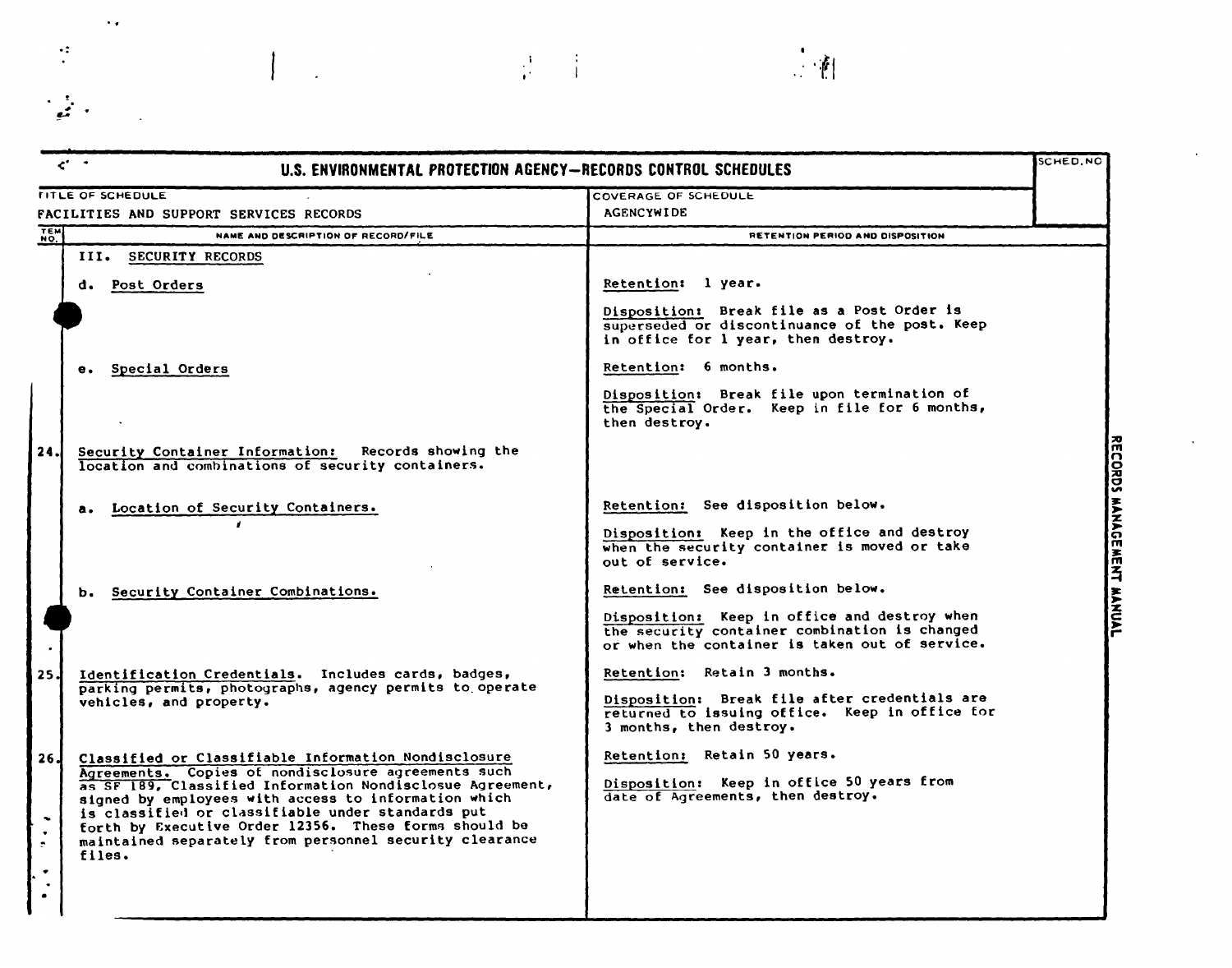|            | U.S. ENVIRONMENTAL PROTECTION AGENCY-RECORDS CONTROL SCHEDULES                                                                                                                                                                                                      |                                                                                                                                                         | <b>SCHED.NO</b> |
|------------|---------------------------------------------------------------------------------------------------------------------------------------------------------------------------------------------------------------------------------------------------------------------|---------------------------------------------------------------------------------------------------------------------------------------------------------|-----------------|
|            | <b>NITLE OF SCHEDULE</b>                                                                                                                                                                                                                                            | COVERAGE OF SCHEDULE                                                                                                                                    |                 |
|            | FACILITIES AND SUPPORT SERVICES RECORDS                                                                                                                                                                                                                             | <b>AGENCYWIDE</b>                                                                                                                                       |                 |
| <b>HEM</b> | NAME AND DESCRIPTION OF RECORD/FILE                                                                                                                                                                                                                                 | RETENTION PERIOD AND DISPOSITION                                                                                                                        |                 |
|            | IV.<br>PROPERTY RECORDS                                                                                                                                                                                                                                             |                                                                                                                                                         |                 |
| 1.         | Surplus Personal Property Case Files. Case files on sales<br>of surplus personal property, comprising invitations, bids,<br>acceptances, lists of materials, evidence of sales, and re-<br>Tabed correspondence (other than those turned over to re-<br>$ceiver$ ). |                                                                                                                                                         |                 |
|            | a. Transactions of \$10,000 er less                                                                                                                                                                                                                                 | Retention: Retain 3 years after final<br>payment.                                                                                                       |                 |
|            | b. Transactions of more than \$10,000.                                                                                                                                                                                                                              | Disposition: Break file after final payment.<br>Kaep in office for 3 years, then destroy.<br>Retention: Retain 6 years after final payment.             |                 |
|            |                                                                                                                                                                                                                                                                     | Disposition: Break file after final payment<br>Keep in office for 2 years, then transfer to-<br>the Federal Record Center. Destroy when 6<br>vears old. |                 |
| 2.         | Excess Personal Property Reports. Copies of reports to GSA<br>regarding excess-personal property.                                                                                                                                                                   | Retention: Retain 3 years.                                                                                                                              |                 |
|            |                                                                                                                                                                                                                                                                     | Disposition: Break file I year after com-<br>pletion of report. Keep in office for 3<br>years, then destroy.                                            |                 |
|            | Property Records (Voucher Register). Mechanized register<br>reflecting property items having activity during period                                                                                                                                                 | Retention: Retain 3 years.                                                                                                                              |                 |
|            | covered by the register. This register is an audit trial<br>and includes transactions such as the following:<br>transactions establishing new items, receiving reports,<br>issues, inventory adjustments, etc.                                                      | Disposition: Break file at end of 1 year.<br>Keep in office for 3 years; then destroy.                                                                  |                 |
| 4.         | Maintenance Files. Documents showing maintenance<br>performed and required facility operations.                                                                                                                                                                     | Retention: Retain 3 years.<br>Disposition: Break file after completion<br>of project. Keep in office for 3 years                                        |                 |
|            |                                                                                                                                                                                                                                                                     | then destroy.                                                                                                                                           |                 |

 $\ddot{\phantom{0}}$ 

 $\label{eq:2.1} \frac{1}{2} \sum_{i=1}^n \frac{1}{2} \sum_{j=1}^n \frac{1}{2} \sum_{j=1}^n \frac{1}{2} \sum_{j=1}^n \frac{1}{2} \sum_{j=1}^n \frac{1}{2} \sum_{j=1}^n \frac{1}{2} \sum_{j=1}^n \frac{1}{2} \sum_{j=1}^n \frac{1}{2} \sum_{j=1}^n \frac{1}{2} \sum_{j=1}^n \frac{1}{2} \sum_{j=1}^n \frac{1}{2} \sum_{j=1}^n \frac{1}{2} \sum_{j=1}^n \frac{$ 

 $\mathcal{O}(\mathbb{R}^3)$ 

 $\bullet$  ,  $\bullet$  ,  $\bullet$  ,  $\bullet$ 

 $\ddot{\phantom{1}}$ 

 $\langle \cdot \rangle$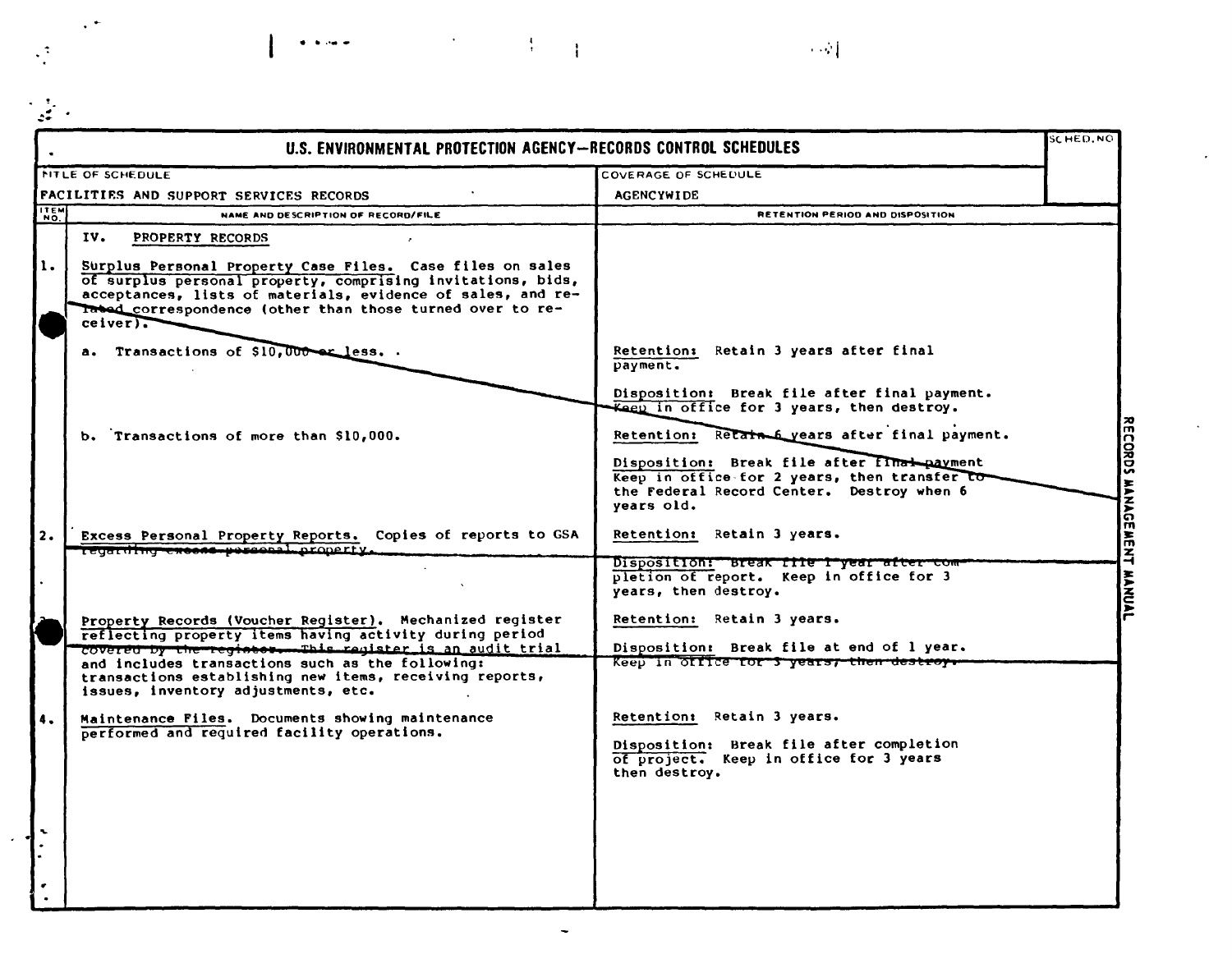| TITLE OF SCHEDULE      | FACILITIES AND SUPPORT SERVICES RECORDS                                                                                                                                                                                                                                                   | <b>COVERAGE OF SCHEDULE</b><br><b>AGENCYWIDE</b>                                                                                                                                                                                                                           |  |
|------------------------|-------------------------------------------------------------------------------------------------------------------------------------------------------------------------------------------------------------------------------------------------------------------------------------------|----------------------------------------------------------------------------------------------------------------------------------------------------------------------------------------------------------------------------------------------------------------------------|--|
| <b>ITEM</b>            | NAME AND DESCRIPTION OF RECORD/FILE                                                                                                                                                                                                                                                       | RETENTION PERIOD AND DISPOSITION                                                                                                                                                                                                                                           |  |
| IV.<br>5J<br><b>6.</b> | PROPERTY RECORDS<br>Facility Logs. Logs showing operations of facilities,<br>including temperature, humidity, pressure, and other<br>such readings.<br>Repair Requests. Requests for repairs and orders,<br>Including correspondence, drawings, work sheets,<br>and all related material. | Retention: Retain 2 years.<br>Disposition. - Break file after 1-year. - Keep<br>in office for 2 years, then destroy.<br>Retention: Retain 3 years.<br>Disposition: Break file when obsolete or upon<br>completion of repairs. Keep in office for 3<br>years, then destroy. |  |
|                        |                                                                                                                                                                                                                                                                                           | -1                                                                                                                                                                                                                                                                         |  |
|                        |                                                                                                                                                                                                                                                                                           |                                                                                                                                                                                                                                                                            |  |
|                        |                                                                                                                                                                                                                                                                                           |                                                                                                                                                                                                                                                                            |  |

 $\mathcal{L}^{\pm}$ 

 $\sim$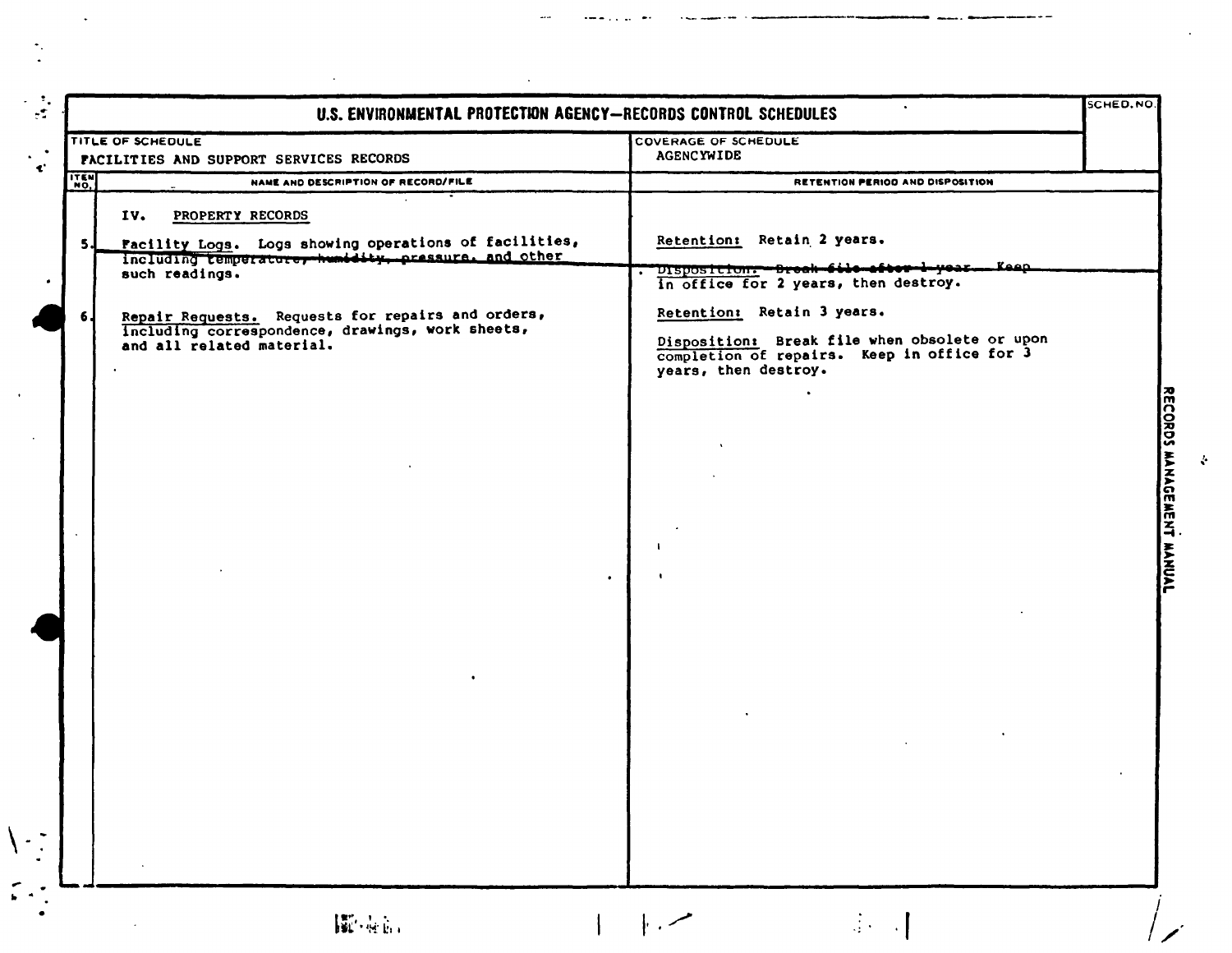|                      | U.S. ENVIRONMENTAL PROTECTION AGENCY-RECORDS CONTROL SCHEDULES                                                      |                                                                                                                               | SCHED.NO |
|----------------------|---------------------------------------------------------------------------------------------------------------------|-------------------------------------------------------------------------------------------------------------------------------|----------|
|                      | <b>: ITITLE OF SCHEDULE</b>                                                                                         | COVERAGE OF SCHEDULE                                                                                                          |          |
|                      | FACILITIES AND SUPPORT SERVICES RECORDS                                                                             | <b>AGENCYWIDE</b>                                                                                                             |          |
| $\sqrt{\frac{1}{N}}$ | NAME AND DESCRIPTION OF RECORD/FILE                                                                                 | RETENTION PERIOD AND DISPOSITION                                                                                              |          |
|                      | v.<br>MOTOR VEHICLE RECORDS                                                                                         |                                                                                                                               |          |
| 1.                   | Motor Vehicle Operating and Maintenance Records.                                                                    | Retention: Retain 3 months                                                                                                    |          |
|                      | a. Operating Records                                                                                                | Disposition: Break file after 3 months, then<br>destroy.                                                                      |          |
|                      | b. Maintenance Records.                                                                                             | Retention: Retain 1 year.                                                                                                     |          |
|                      |                                                                                                                     | Disposition: Break file at end of 1 year.<br>Keep in office for 1 year, then destroy.                                         |          |
| 2.                   | Motor Vehicle Ledger. Motor vehicle ledger and work<br>sheets previding cost and expense data.                      | Retention: Retain 3 years.                                                                                                    |          |
|                      |                                                                                                                     | Disposition: Break file after discontinuance<br>of ledger of uate of work sheet. Keen in<br>office for 3 years, then destroy. |          |
| 3.                   | Motor Vehicles Reports. Report on motor vehicles (other<br>than accidenty operating, and maintenance reports).      | Retention: Retain 3 years.                                                                                                    |          |
|                      |                                                                                                                     | DISposition:--Breek-file-after-report is<br>completed. Keep in office for 3 years, then<br>destroy.                           |          |
|                      | Motor Vehicle Accidents. Records relating to motor<br>webicle accidents, maintained by transportation unit.         | Retention: Retain 6 years.                                                                                                    |          |
|                      |                                                                                                                     | Disposition: Break file after case is closed.<br>Keep in office for 6 years, then destroy.                                    |          |
| Г5.                  | Vehicle Release Files. File includes certificates of<br>release, copies of title papers, and related correspondence | Retention: Retain 4 years.                                                                                                    |          |
|                      | and sales papers.                                                                                                   | Disposition: Break file after vehicle leaves<br>Agency custody. Keep in office for 4 year<br>then destroy.                    |          |
| 6.                   | Leased Vehicles from GSA. Case files on vehicles leased<br>from GSA, including EPA copy of GSA 1152, regarding      | Retention: Retain 4 years.                                                                                                    |          |
|                      | service to vehicle by other than 60A, services and inspec-<br>tion work orders, and motor vehicle use records.      | Disposition: Break file after vehicle is<br>returned to GSA. Keep in office for 4 years.<br>then destroy.                     |          |
|                      |                                                                                                                     | ٠.                                                                                                                            |          |
|                      |                                                                                                                     |                                                                                                                               |          |
|                      |                                                                                                                     |                                                                                                                               |          |

 $\hat{A}$  and  $\hat{A}$  and  $\hat{A}$ 

(一) 化型相

 $\alpha$ 

 $\ddot{\phantom{1}}$ 

 $\frac{1}{2}$ 

 $|\cdot|$ 

 $\sim 10^{11}$  km  $^{-1}$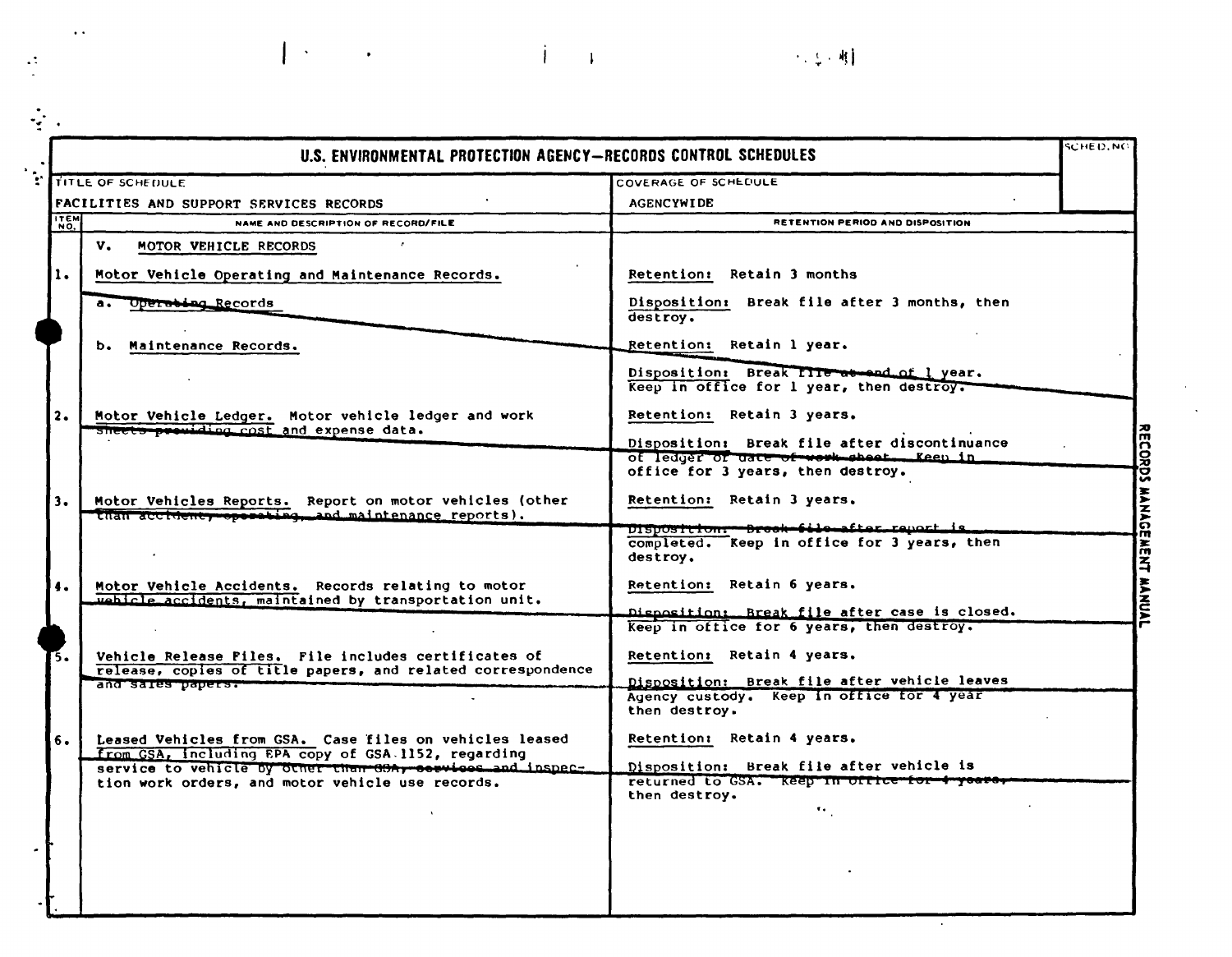|       | U.S. ENVIRONMENTAL PROTECTION AGENCY-RECORDS CONTROL SCHEDULES                                                   |                                                                                                                 | <b>SCHED, NO</b>          |
|-------|------------------------------------------------------------------------------------------------------------------|-----------------------------------------------------------------------------------------------------------------|---------------------------|
|       | <b>FITLE OF SCHEDULE</b>                                                                                         | COVERAGE OF SCHEDULE                                                                                            |                           |
|       | FACILITIES AND SUPPORT SERVICES RECORDS                                                                          | <b>AGENCYWIDE</b>                                                                                               |                           |
| ITEM  | NAME AND DESCRIPTION OF RECORD/FILE                                                                              | RETENTION PERIOD AND DISPOSITION                                                                                |                           |
|       | V. MOTOR VEHICLES RECORDS<br>$\bullet$ .                                                                         |                                                                                                                 |                           |
| 7.    |                                                                                                                  | Retention: Retain 3 years.                                                                                      |                           |
|       | Operation of Government-owned Vehicles. Records relating<br>To individual employee operation of Government-owned | Disposition: Break file after separation                                                                        |                           |
|       | vehicles, including driver tests, authorization to use.<br>safe driving awards, and related correspondence.      | of employee or recession to operate Govern-<br>ment-owned vehicle. Keep in office for 3<br>years, then destroy. |                           |
| $3 -$ | Wohicle Daily Utilization Files. Documents completed<br>by dispatcher and operator to provide information rela-  | Retention: Retain 3 months.                                                                                     |                           |
|       | tive to the daily use of vehicle.                                                                                | Disposition: Destroy 3 months after information<br>Is included in monthly motor vehicle reports.                |                           |
|       |                                                                                                                  | $\sim$                                                                                                          | RECORDS MANAGEMENT MANUAL |
|       |                                                                                                                  |                                                                                                                 |                           |
|       |                                                                                                                  |                                                                                                                 |                           |
|       |                                                                                                                  |                                                                                                                 |                           |
|       |                                                                                                                  |                                                                                                                 |                           |
|       |                                                                                                                  |                                                                                                                 |                           |
|       |                                                                                                                  |                                                                                                                 |                           |
|       |                                                                                                                  |                                                                                                                 |                           |
|       |                                                                                                                  |                                                                                                                 |                           |
|       |                                                                                                                  |                                                                                                                 |                           |
|       |                                                                                                                  |                                                                                                                 |                           |
|       |                                                                                                                  |                                                                                                                 |                           |
|       |                                                                                                                  |                                                                                                                 |                           |
|       |                                                                                                                  |                                                                                                                 |                           |
|       |                                                                                                                  |                                                                                                                 |                           |
|       |                                                                                                                  |                                                                                                                 |                           |
|       |                                                                                                                  |                                                                                                                 |                           |
|       |                                                                                                                  |                                                                                                                 |                           |
|       |                                                                                                                  |                                                                                                                 |                           |
|       |                                                                                                                  |                                                                                                                 |                           |
|       |                                                                                                                  |                                                                                                                 |                           |
|       |                                                                                                                  |                                                                                                                 |                           |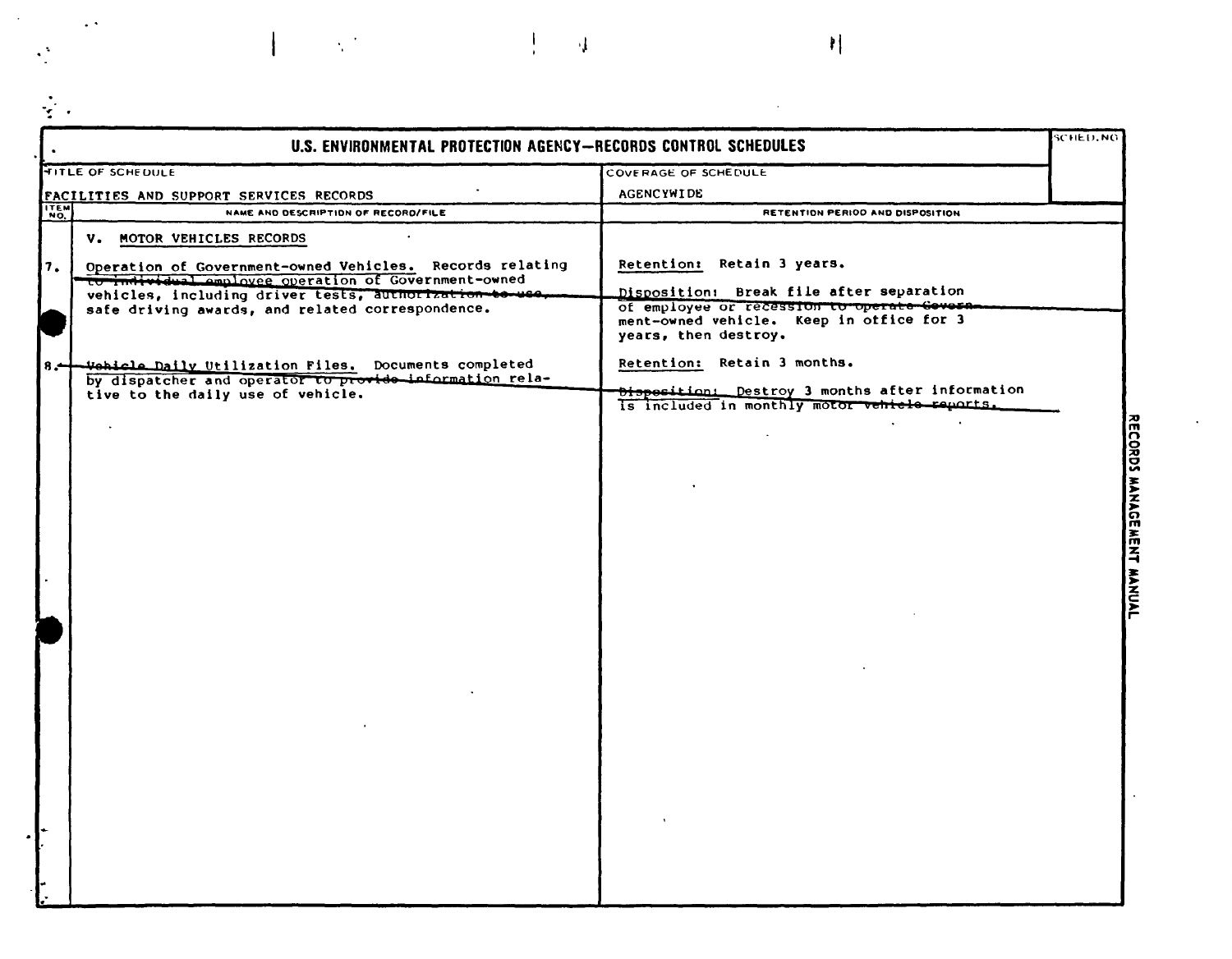|                | U.S. ENVIRONMENTAL PROTECTION AGENCY-RECORDS CONTROL SCHEDULES                                                                                                                                                                                                                                                                                                                                                                        |                                                                                                                                                                              | <b>SCHED.NO</b> |
|----------------|---------------------------------------------------------------------------------------------------------------------------------------------------------------------------------------------------------------------------------------------------------------------------------------------------------------------------------------------------------------------------------------------------------------------------------------|------------------------------------------------------------------------------------------------------------------------------------------------------------------------------|-----------------|
|                | TITLE OF SCHEDULE                                                                                                                                                                                                                                                                                                                                                                                                                     | <b>COVERAGE OF SCHEDULE</b>                                                                                                                                                  |                 |
|                | <b>FACILITIES AND SUPPORT SERVICES RECORDS</b>                                                                                                                                                                                                                                                                                                                                                                                        | <b>AGENCYWIDE</b>                                                                                                                                                            |                 |
| <b>ITEM</b>    | NAME AND DESCRIPTION OF RECORD/FILE                                                                                                                                                                                                                                                                                                                                                                                                   | RETENTION PERIOD AND DISPOSITION                                                                                                                                             |                 |
| $\mathbf{1}$ . | VI.<br>TRANSPORTATION RECORDS<br>Freight Records. Consisting of export certificates,<br>transit certificates, demurrage car record books,<br>chipping documents pertinent to freight classification,<br>memorandum copies of Government or commercial bills of<br>lading, shortage, demmurrage reports, parcel post ship-<br>ments, and all supporting documents, including files re-<br>lating to the shipment of household effects. |                                                                                                                                                                              |                 |
|                | Issuing Office Memorandum Copy                                                                                                                                                                                                                                                                                                                                                                                                        | Retention: Retain 3 years.<br>Disposition: Break file at end of 1 year.<br>Keep in office for 3 years, then destroy.                                                         |                 |
|                | Records of International Shipments.<br>ь.                                                                                                                                                                                                                                                                                                                                                                                             | Retention: Retain 6 years.<br>Disposition: Break file at end of year.<br>Keep in office for lyears, then transfer to<br>Federal Records Center. Destroy when 6 years<br>old. |                 |
|                | c. Other Copies.                                                                                                                                                                                                                                                                                                                                                                                                                      | Retention: Retain 1 year.<br>Disposition: Break file at end of 1 year.<br>Keep in office for 1 year, then destroy.                                                           |                 |
| 2.             | Damaged or Improper Shipment. Reports and Records of<br>shipments received from contractors and the following<br>other Government agencies in damaged or etherwise un=<br>satisfactory condition because of deficiencies in pre-<br>servation, packaging, marking, loading, storage, or                                                                                                                                               | Retention: Retain 3 years.<br>Disposition: Break file at end of 1 year<br>Keep in office for 3 years, then destroys                                                          |                 |
| з.             | handling.<br>Prepaid Outbound Salvage Bill of Lading Files. Includes<br>documents relating to outbound shipments of salvage or<br>rejected material to consignees who assume neecessy.                                                                                                                                                                                                                                                | Retention: Retain 2 years.<br>Disposition: Break file at end of 1 year.                                                                                                      |                 |
| 4.             | freight for shipment.<br>Prepaid Inbound Bill of Lading Files. Includes documents<br>relating to inbound shipments where freight charges are pre-<br>paid by the shipper; receiving documents, commorcial hills<br>of lading, freight bills, transit privilege bills of lading<br>cross-reference sheets, similar documents and related cor-<br>respondence.                                                                          | Keep in office for 2 years, then destroy.<br>Retention: Retain 2 years.<br>Disposition: Break file at end of 1 year.<br>Keep in office for 2 years, then destroy.            |                 |

 $\mathbf{P} = \mathbf{P} \left( \mathbf{P} \right) \mathbf{P} \left( \mathbf{P} \right) \mathbf{P} \left( \mathbf{P} \right) \mathbf{P} \left( \mathbf{P} \right) \mathbf{P} \left( \mathbf{P} \right) \mathbf{P} \left( \mathbf{P} \right) \mathbf{P} \left( \mathbf{P} \right) \mathbf{P} \left( \mathbf{P} \right) \mathbf{P} \left( \mathbf{P} \right) \mathbf{P} \left( \mathbf{P} \right) \mathbf{P} \left( \mathbf{P} \right) \mathbf{P} \left( \mathbf{P}$ 

 $\ddot{\cdot}$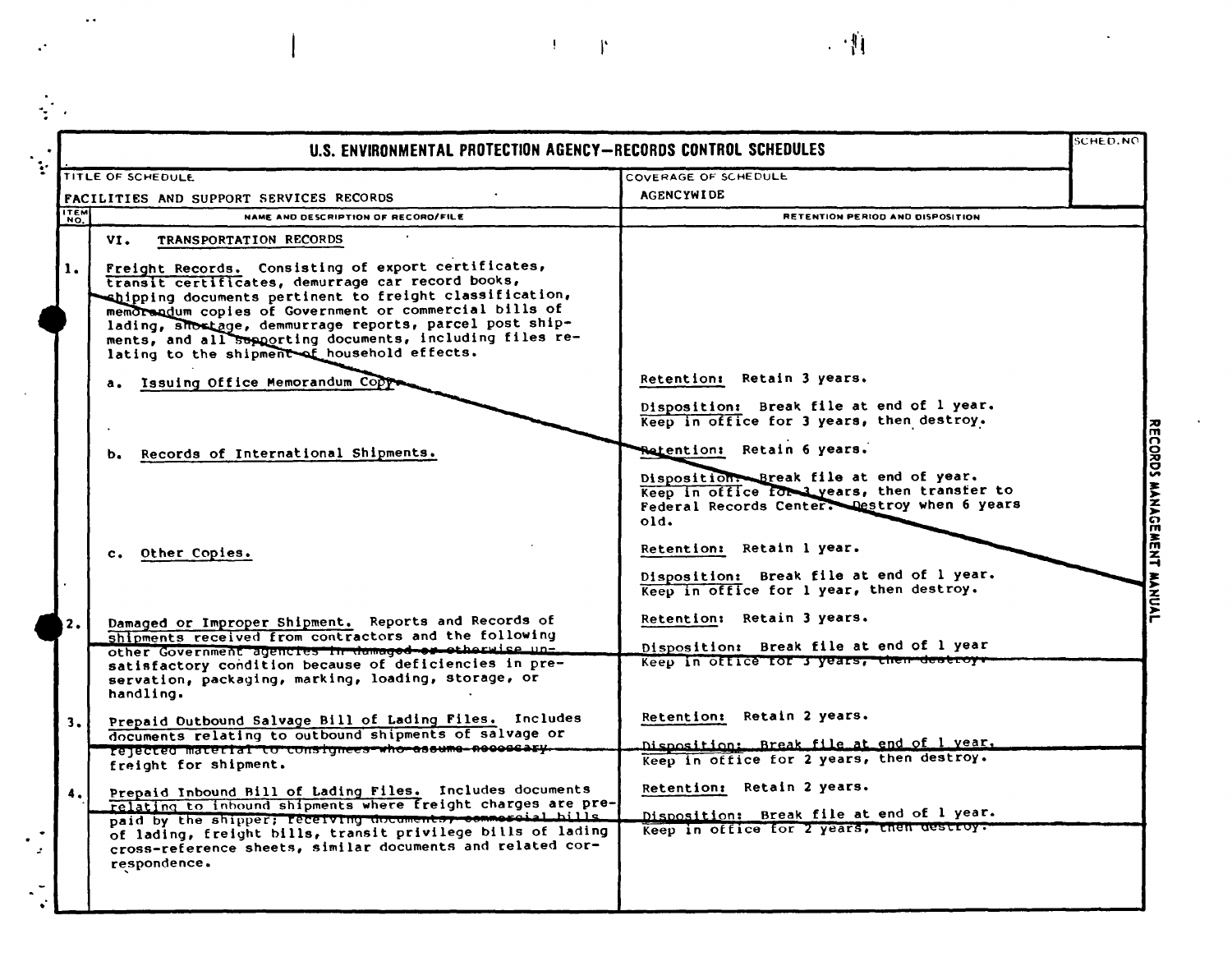| $\frac{1}{2}$ , $\frac{1}{2}$ | U.S. ENVIRONMENTAL PROTECTION AGENCY-RECORDS CONTROL SCHEDULES                                                |                                                                                               | SCHED.NO |
|-------------------------------|---------------------------------------------------------------------------------------------------------------|-----------------------------------------------------------------------------------------------|----------|
|                               | TITLE OF SCHEDULE                                                                                             | COVERAGE OF SCHEDULE                                                                          |          |
|                               | FACILITIES AND SUPPORT SERVICES RECORDS                                                                       | <b>AGENCYWIDE</b>                                                                             |          |
| ITEM                          | NAME AND DESCRIPTION OF RECORD/FILE                                                                           | RETENTION PERIOD AND DISPOSITION                                                              |          |
|                               | VI. TRANSPORTATION RECORDS                                                                                    |                                                                                               |          |
| 5.                            | Reduced Rates and/or Tariffs. Documents relating to                                                           | Retention: Retain 1 year.                                                                     |          |
|                               | solicited or unsolicited tenders of reduced rates and/or                                                      |                                                                                               |          |
|                               | tariffs submitted by commercial carriers for the                                                              | Disposition: Break file when rates or tariff<br>are superseded or rescinded. - Keep in office |          |
|                               | transportation of freight.                                                                                    | for 1 year, then destroy.                                                                     |          |
|                               |                                                                                                               |                                                                                               |          |
| 6.                            | Negotiations on Rates, Freight Classifications, etc.<br>Documents relating to negotiations with carriers or   | Retention: Retain 3 years.                                                                    |          |
|                               | carrier s associations on transportation rates. freight                                                       | Disposition: Break file when rate is super-                                                   |          |
|                               | classifications, and similar matters.                                                                         | seded, obsolete, or no longer required. Keep<br>in office for 3 years, then destroy.          |          |
|                               |                                                                                                               |                                                                                               |          |
| 7.                            | Studies of Transportation Modes and Methods. Reports,                                                         | Retention: Retain 1 year.                                                                     |          |
|                               | publications, proposals, and all other documents relat-<br>ing to studies of various transportation modes and | Disposition: Break file when report or step                                                   |          |
|                               | methods.                                                                                                      | is completed. Keep in office for I year, then                                                 |          |
|                               |                                                                                                               | destroy.                                                                                      |          |
|                               |                                                                                                               |                                                                                               |          |
|                               |                                                                                                               |                                                                                               |          |
|                               |                                                                                                               |                                                                                               |          |
|                               |                                                                                                               | $\ddot{\phantom{1}}$                                                                          |          |
|                               |                                                                                                               |                                                                                               |          |
|                               |                                                                                                               |                                                                                               |          |
|                               |                                                                                                               |                                                                                               |          |
|                               |                                                                                                               |                                                                                               |          |
|                               |                                                                                                               |                                                                                               |          |
|                               |                                                                                                               |                                                                                               |          |
|                               |                                                                                                               |                                                                                               |          |
|                               |                                                                                                               |                                                                                               |          |
|                               |                                                                                                               |                                                                                               |          |
|                               |                                                                                                               |                                                                                               |          |
|                               |                                                                                                               |                                                                                               |          |
|                               |                                                                                                               |                                                                                               |          |
|                               |                                                                                                               |                                                                                               |          |
|                               |                                                                                                               |                                                                                               |          |
|                               |                                                                                                               |                                                                                               |          |
|                               |                                                                                                               |                                                                                               |          |

 $\frac{1}{2} \frac{1}{2} \frac{1}{2} \frac{1}{2} \frac{1}{2} \frac{1}{2} \frac{1}{2} \frac{1}{2} \frac{1}{2} \frac{1}{2} \frac{1}{2} \frac{1}{2} \frac{1}{2} \frac{1}{2} \frac{1}{2} \frac{1}{2} \frac{1}{2} \frac{1}{2} \frac{1}{2} \frac{1}{2} \frac{1}{2} \frac{1}{2} \frac{1}{2} \frac{1}{2} \frac{1}{2} \frac{1}{2} \frac{1}{2} \frac{1}{2} \frac{1}{2} \frac{1}{2} \frac{1}{2} \frac{$ 

 $\label{eq:2} \frac{1}{\sqrt{2}}\sum_{i=1}^n\frac{1}{\sqrt{2}}\sum_{i=1}^n\frac{1}{\sqrt{2}}\sum_{i=1}^n\frac{1}{\sqrt{2}}\sum_{i=1}^n\frac{1}{\sqrt{2}}\sum_{i=1}^n\frac{1}{\sqrt{2}}\sum_{i=1}^n\frac{1}{\sqrt{2}}\sum_{i=1}^n\frac{1}{\sqrt{2}}\sum_{i=1}^n\frac{1}{\sqrt{2}}\sum_{i=1}^n\frac{1}{\sqrt{2}}\sum_{i=1}^n\frac{1}{\sqrt{2}}\sum_{i=1}^n\frac{1$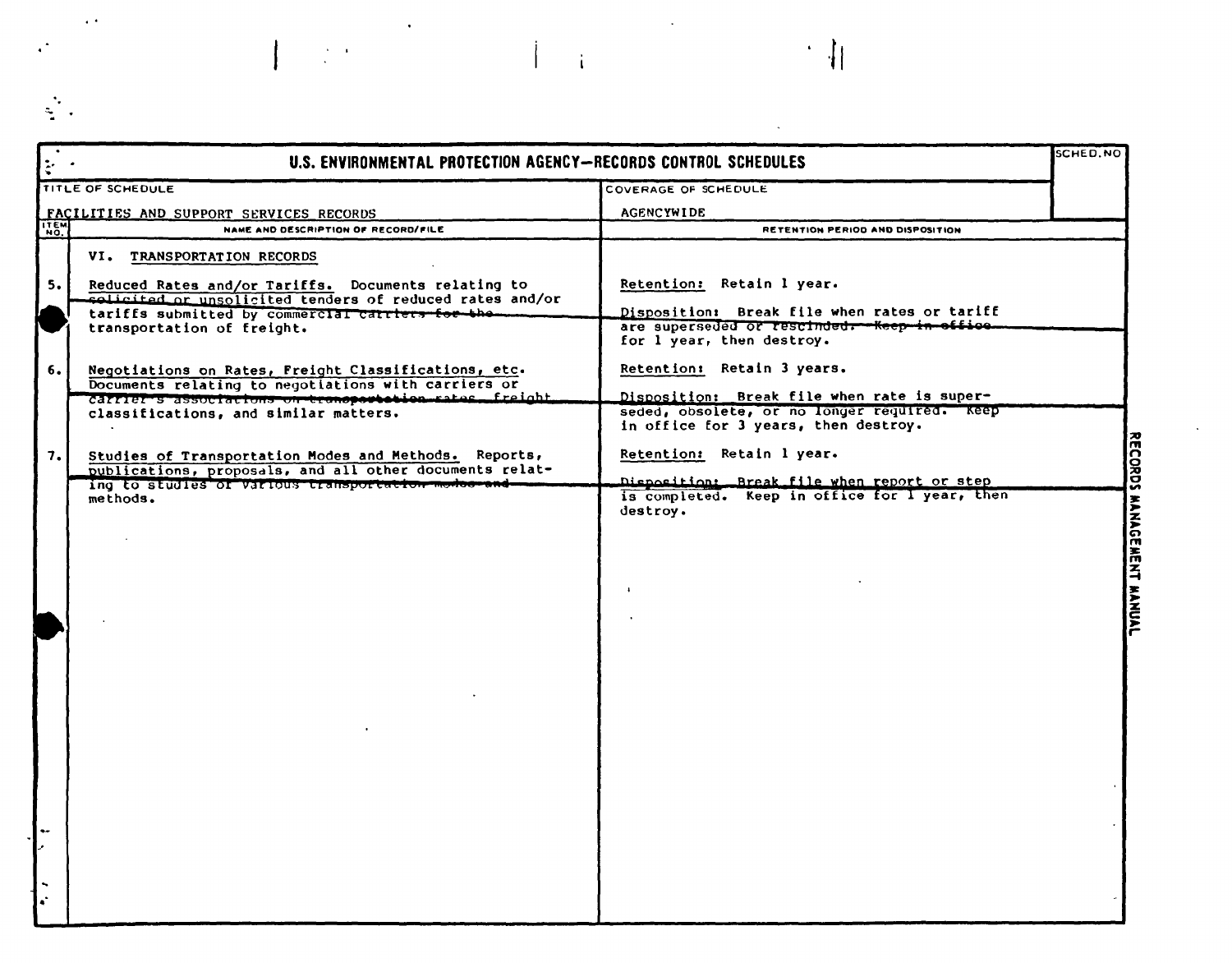$\epsilon$  .

te i

| $\frac{1}{2} \rho = \frac{1}{2}$ | U.S. ENVIRONMENTAL PROTECTION AGENCY-RECORDS CONTROL SCHEDULES                                                 |                                                                                                   | SCHED, NO     |
|----------------------------------|----------------------------------------------------------------------------------------------------------------|---------------------------------------------------------------------------------------------------|---------------|
|                                  | TITLE OF SCHEDULE                                                                                              | COVERAGE OF SCHEDULL                                                                              |               |
|                                  | FACILITIES AND SUPPORT SERVICES RECORDS                                                                        | <b>AGENCYWIDE</b>                                                                                 |               |
| <b>TEM</b>                       | NAME AND DESCRIPTION OF RECORD/FILE                                                                            | RETENTION PERIOD AND DISPOSITION                                                                  |               |
|                                  | VII.<br>COMMUNICATIONS RECORDS                                                                                 |                                                                                                   |               |
| $\mathbf{1}$ .                   | Communication Program Files. Documents providing<br>quidance for the development of the communications seg-    | Retention: Retain 3 years.                                                                        |               |
|                                  | ment.                                                                                                          | Dispesitions. Break file when no longer needed.<br>Keep in office for 3 years, then destroy.      |               |
| 2.                               | Correspondence and Report Files. Correspondence and<br>report files of the unit responsible for the communica- | Retention: Retain 2 years.                                                                        |               |
|                                  | tion function.                                                                                                 | <del>Dieposition: Break file at end of 1 year.</del><br>Keep in office for 2 years, then destroy. |               |
| 3.1                              | Wire and Wireless Message Files.                                                                               |                                                                                                   |               |
|                                  | a. Copies of incoming and outgoing wire and wireless<br>messages and all related records.                      | Retention: Retain 6 months.                                                                       |               |
|                                  |                                                                                                                | Disposition: Break file arter 6 months and<br>destroy.                                            | $\frac{1}{2}$ |
|                                  | Telesutograph and telescribers tapes.                                                                          | Retention: Destroy after message is dis-<br>natchad.                                              | <b>MANAU</b>  |
|                                  |                                                                                                                | Disposition: See Retention above.                                                                 | ř             |
|                                  | c. Original copies of outgoing messages retained by the<br>communications unit.                                |                                                                                                   | Š             |
|                                  | (1) Authorization copy not duplicated elsewhere<br>showing time of dispatch.                                   | Retention: Retain 2 years.                                                                        |               |
|                                  |                                                                                                                | Disposition: Break file at end of 1 year.<br>Keep in office for 2 years, then destroy.            |               |
|                                  | (2) Authorization copy duplicated elsewhere and show-<br>ing time of dispatch.                                 | Retention: Retain 6 months.                                                                       |               |
|                                  |                                                                                                                | Disposition: Break file after 6 months then<br>destroy.                                           |               |
|                                  | (3) Message log.                                                                                               | Retention: Retain 2 years.                                                                        |               |
|                                  |                                                                                                                | Disposition: Break file after 6 months. Keep<br>In office for 2 years, then destroy.              |               |
|                                  |                                                                                                                |                                                                                                   |               |
|                                  |                                                                                                                |                                                                                                   |               |
| ò.<br>÷.                         |                                                                                                                |                                                                                                   |               |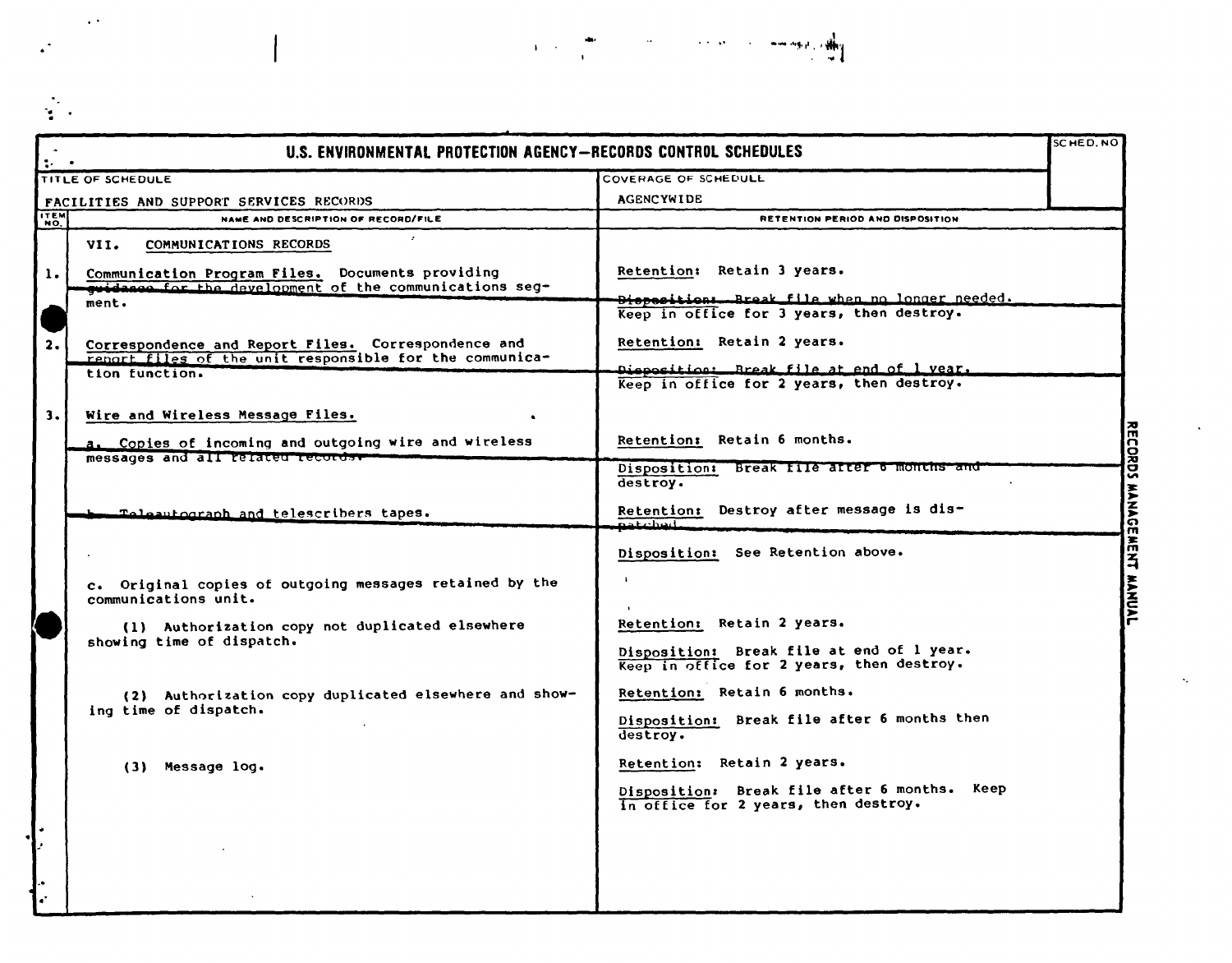|                    | U.S. ENVIRONMENTAL PROTECTION AGENCY-RECORDS CONTROL SCHEDULES                                                     |                                                                                                     | <b>SCHED.NO</b> |
|--------------------|--------------------------------------------------------------------------------------------------------------------|-----------------------------------------------------------------------------------------------------|-----------------|
|                    | TITLE OF SCHEDULE                                                                                                  | COVERAGE OF SCHEDULE                                                                                |                 |
|                    | <b>FACILITIES AND SUPPORT SERVICES RECORDS</b>                                                                     | <b>AGENCYWIDE</b>                                                                                   |                 |
| <b>TEM</b>         | NAME AND DESCRIPTION OF RECORD/FILE                                                                                | <b>RETENTION PERIOD AND DISPOSITION</b>                                                             |                 |
|                    | VII. COMMUNICATIONS RECORDS                                                                                        |                                                                                                     |                 |
| $\ddot{\bullet}$ . | Messenger Service. Messenger service records including<br>daily log, eacignment records and instructions, delivery | Retention: Retain 2 months.                                                                         |                 |
|                    | receipts, route schedules, and related and similar<br>records.                                                     | Disposition: Break file after 2 months, then<br>destroy.                                            |                 |
| 5.                 | Registered and Insured Mail Files.                                                                                 |                                                                                                     |                 |
|                    | a. Record of received or dispatched registered mail<br>pouches.                                                    | Retention: Retain 1 year.                                                                           |                 |
|                    |                                                                                                                    | Disposition: Break file at end of 1 year.<br>Keep in office for 1 year, then destroy.               |                 |
|                    | b. Receipt for incoming and insured meil                                                                           | Retention: Retain 1 year.                                                                           |                 |
|                    |                                                                                                                    | <b>Bispasition:</b> Break file at end of 1 year.<br>Keep in office for lyear, then destroy.         |                 |
|                    | c. Record of incoming and outgoing registered and<br>insured mail.                                                 | Retention: Retain 1 year.                                                                           |                 |
|                    |                                                                                                                    | Disposition: Break file at end of 1 year.<br>Keep in office for 1 year, then destroy.               |                 |
|                    | d. Return receipts for registered, insured, and special<br>delivery mail.                                          | Retention: Retain 1 year.                                                                           |                 |
|                    |                                                                                                                    | Disposition: Break file at end of 1 year.<br>Keep in office for 1 year, then destroy.               |                 |
| 6.                 | Statistical Reports. Shows postage used on outgoing mail.                                                          | Retention: Retain 6 months.                                                                         |                 |
|                    |                                                                                                                    | Disposition: Break file after report is<br>completed. Keep in office for 6 months, then<br>destrov. |                 |
| 7.                 | Production Reports. Shows mail handled and work performed.                                                         | Retention: Retain 1 year.                                                                           |                 |
|                    |                                                                                                                    | DISDOSTTIONT-Breek-file_after_report_is<br>completed. Keep in office for I year, then'<br>destroy.  |                 |
| 8.                 | Record of Receipts. Shows mail and packages received<br>through the official mail and messenger service.           | Retention: Retain 6 months.                                                                         |                 |
|                    |                                                                                                                    | Disposition: Break file after 6 months, then<br>destrov.                                            |                 |
|                    |                                                                                                                    |                                                                                                     |                 |

 $\mathbf{H}(\cdot|\mathbb{R})$ 

 $\bullet$ 

 $\Gamma$ 

 $\bar{\mathbf{A}}$ 

 $-$ 

r.

 $\mathbf{I}$ 

insertiering<br>Lorentiering  $\cdot$   $\overline{\phantom{a}}$ 

 $\sim$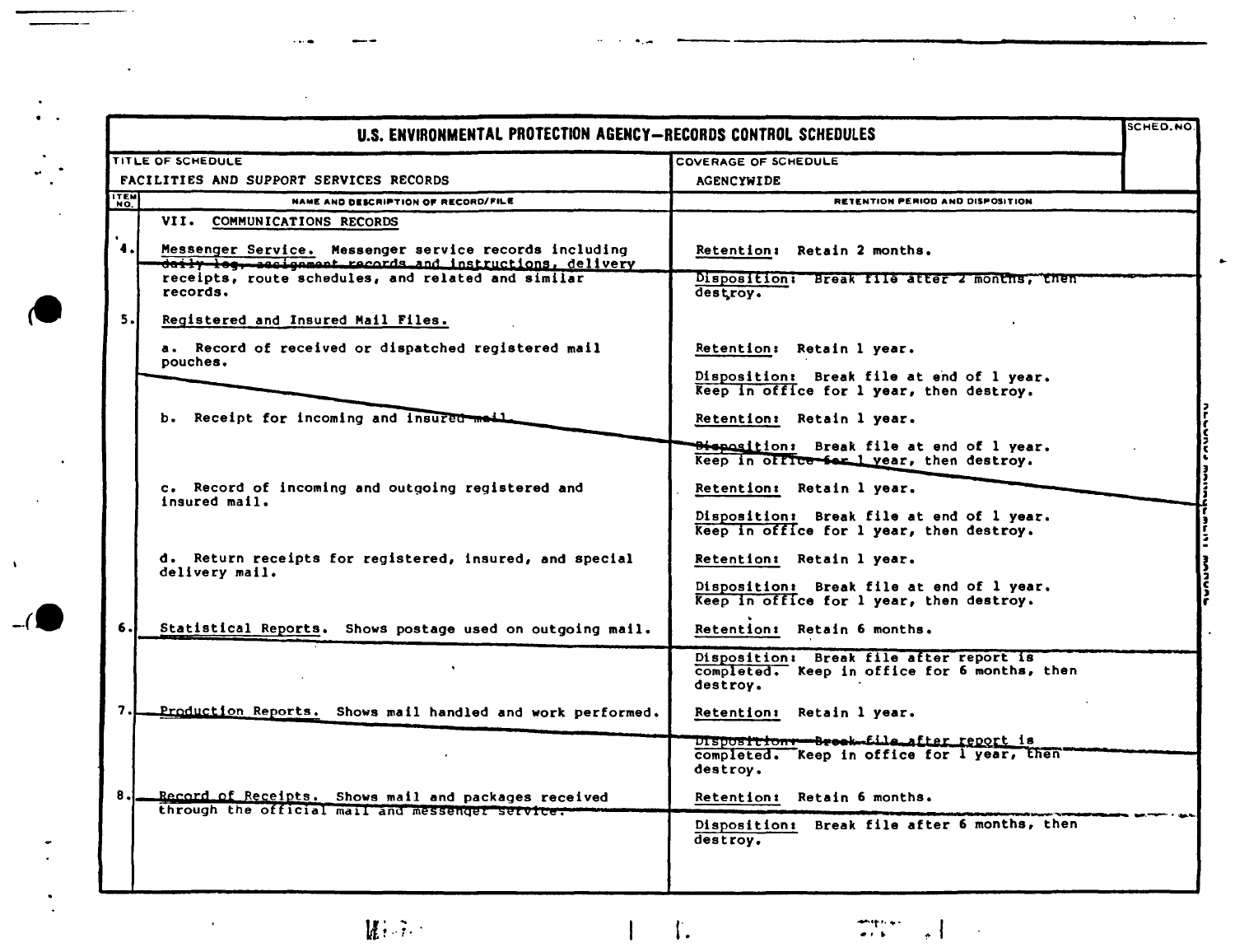| <b>AGENCYWIDE</b><br>$\sim 100$<br>FACILITIES AND SUPPORT SERVICES RECORDS<br><b>ITEM</b><br>NAME AND DESCRIPTION OF RECORD/FILE<br>RETENTION PERIOD AND DISPOSITION<br>VII. COMMUNICATIONS RECORDS<br>Retention: Retain 1 year.<br>Report of Loss, Rifling, Delay, Wrong Delivery, or Other<br>Improper Treatment of Mail.<br>Disposition: Break file after report is<br>completed. Keep in office for I year,<br>$\bullet$<br>then destroy.<br>Retention: Retain 6 years.<br>Official Mail Reimbursement Reports.<br>Disposition: Break file after report is<br>completed. Keep in office for 2 years, then<br>transfer to the FRC. Destroy when 6 years<br>old.<br>$\mathbf{I}$ |            | TITLE OF SCHEDULE | COVERAGE OF SCHEDULE |
|------------------------------------------------------------------------------------------------------------------------------------------------------------------------------------------------------------------------------------------------------------------------------------------------------------------------------------------------------------------------------------------------------------------------------------------------------------------------------------------------------------------------------------------------------------------------------------------------------------------------------------------------------------------------------------|------------|-------------------|----------------------|
|                                                                                                                                                                                                                                                                                                                                                                                                                                                                                                                                                                                                                                                                                    |            |                   |                      |
|                                                                                                                                                                                                                                                                                                                                                                                                                                                                                                                                                                                                                                                                                    |            |                   |                      |
|                                                                                                                                                                                                                                                                                                                                                                                                                                                                                                                                                                                                                                                                                    | 9.<br>10.1 |                   |                      |
|                                                                                                                                                                                                                                                                                                                                                                                                                                                                                                                                                                                                                                                                                    |            |                   |                      |

 $\cdots$  .

 $\mathcal{L}^{\mathcal{A}}$ 

 $\langle \cdot \rangle$ 

 $\dddot{\bullet}$ .

 $\frac{1}{2}$  .

 $\sim$ 

 $\triangle$ 

 $\frac{1}{2}$ 

 $\mathcal{L}_{\mathcal{L}}$ 

 $\hat{\mathbf{v}}$ 

 $\bar{\mathcal{A}}$ 

 $\overline{a}$ 

 $\overline{a}$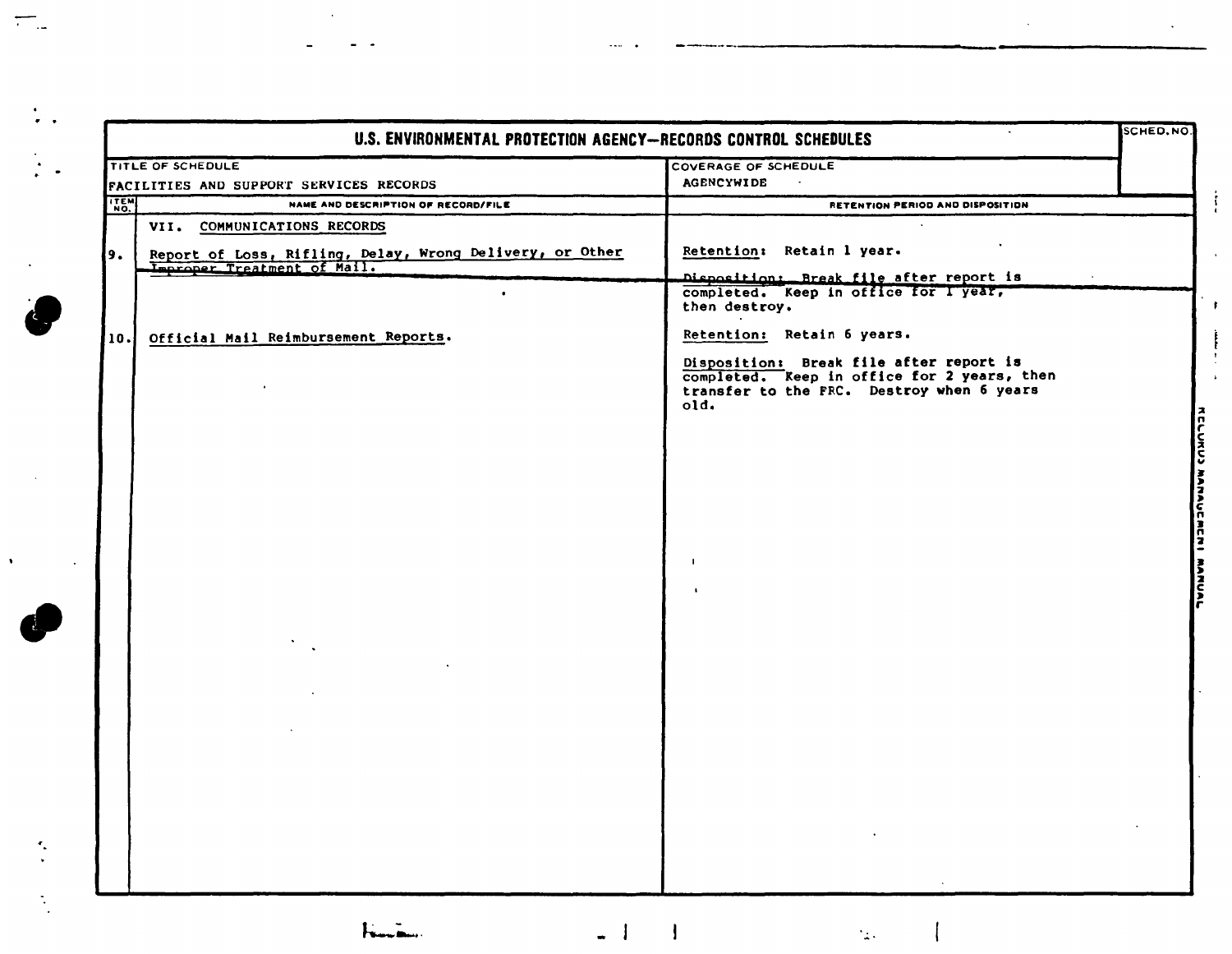## SCHED.NO U.S. ENVIRONMENTAL PROTECTION AGENCY-RECORDS CONTROL SCHEDULES LE OF SCHEDULE **COVERAGE OF SCHEDULE** AGENCYWIDE CILITIES AND SUPPORT SERVICES RECORDS NAME AND DESCRIPTION OF RECORD/FILE. **RETENTION PERIOD AND DISPOSITION** VIII. PRINTING RECORDS eguisitions on the Public Printer. Also includes all Retention: Retain 3 years. supporting papers. Current fiscal year plus previous Disposition: Break file after completion 2 fiscal years. or cancellation of requisition. - Keep in office for 3 years, then destroy. Retention: Retain 1 year.

 $\sim$   $\sim$   $\sim$ 

Job Records. Includes all related papers pertaining  $\mathbf{z}$ to printing, duplicating, and distribution jobs. a. Files pertaining to the accomplishment of the job, containing the requisition and all related papers. Disposition: Break file after completion of CORDS MANAGEMENT MANUAL job. Keep in office for 1 year, then destroy Retention: Retain-3-years b. Files pertaining to planning, standards, cost, and related technical matters. Disposition: Break file at end of 1 year. Keep in office for 3 years, then destroy. Retention: Retain 1 year. Control Registers. Pertains to requisitions and work  $\overline{\mathbf{3}}$ . Disposition: Break file after close of Trsoal-year in which compiled. Keep in office for 1 year, then destroy. Reports to Congress. a. Agency reports to the Joint Committee on Printing re-Retention: Retain 3 years. garding operation of "Printing Plants," procurement of Disposition: Break file after completion commercial printing and inventories of printing plant of report. Keep in office for 3 years, then equipment. destrov. Retention: Retain 1 year. b. Copies in subordinate units of the above reports and related work papers. Disposition: Break file after compression of report. Keep in office for 1 year, then  $\hat{\mathcal{L}}$ destroy. JCP Authorizations. Correspondence and authorizations by ັs the Joint Committee on Printing and related papers.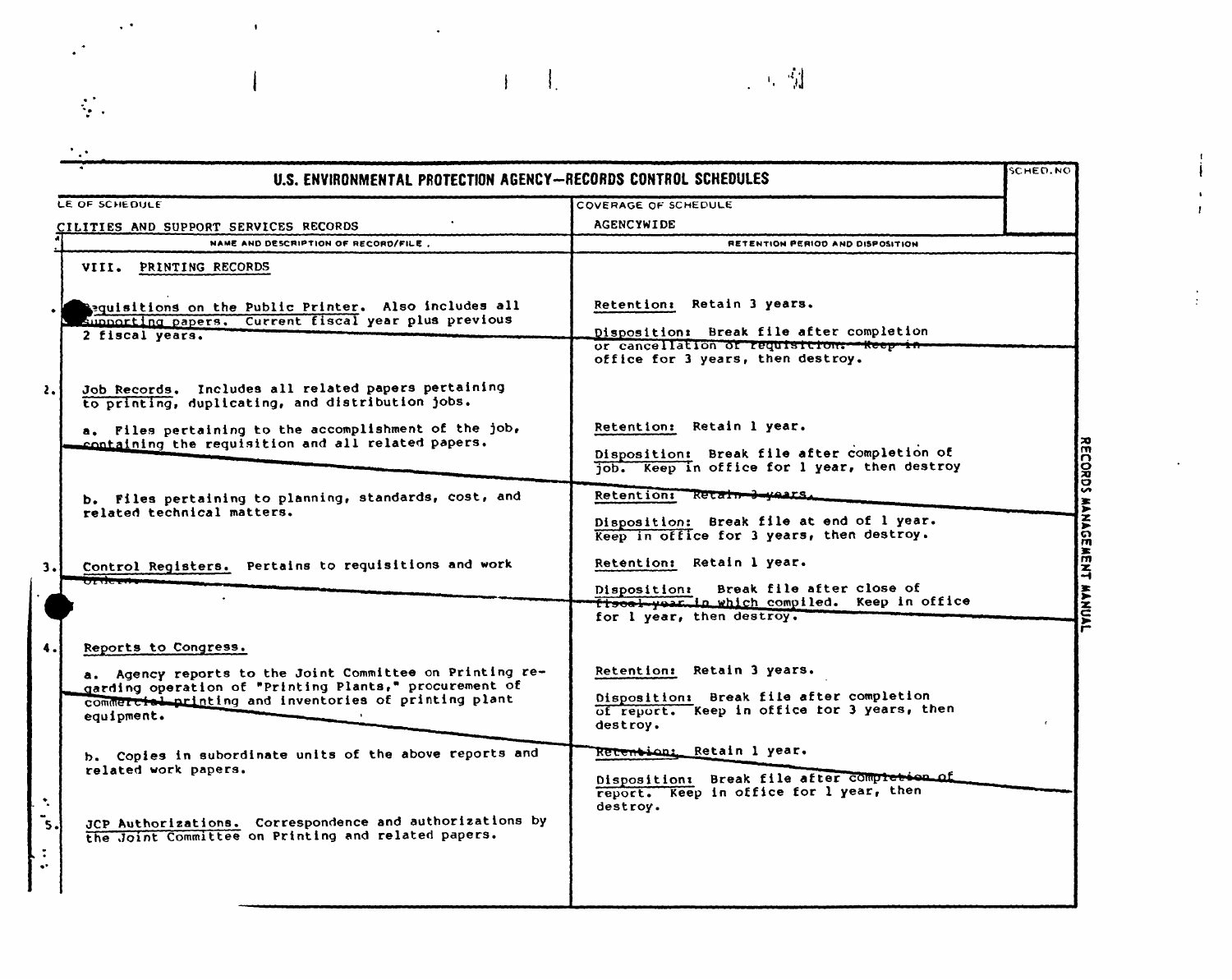| <b>AGENCYWIDE</b><br>FACILITIES AND SUPPORT SERVICES RECORDS<br>ITEM<br>NAME AND DESCRIPTION OF RECORD/FILE<br>RETENTION PERIOD AND DISPOSITION<br>VIII. PRINTING RECORDS<br>Retention: Retain 2 years after relocation<br><b>ar-Establishment, relocation, and disestablishment of</b><br>disestablishment of printing plants.<br>printing plants.<br>Disposition: Break file after relocation or<br>discatablishment of printing plant. Keep in<br>office for 2 years, then destroy.<br>Retention: Retain 2 years.<br>breed disposal of equipment.<br>Disposition: Dreak file after disposal of<br>equipment. Keep in office for 2 years, then<br>destroy.<br>Mailing or Distribution Lists.<br>Retention: Retain 3 months.<br>a. Correspondence, request forms, and other records<br>relating to changes in mailing lists.<br>Disposition: Destroy 3 months after revision.<br>Retention: Destroy when canceled or revised.<br>b. Card lists.<br>Disposition: See Retention above.<br>Retention: Destroy when canceled or revised.<br>c. Plate or stencil mailing lists.<br>Disposition: See Retention Above.<br>Office Copying Equipment Files.<br>Retention: Retain 2 years.<br>a. Procurement requests, justifications, approvals,<br>of disapprovate, whether purchase or rental equipment<br><del>Dioposition: Rreak file after</del> acquisition of<br>(includes equipment in printing, duplication, or re-<br>equipment or disapproval. Keep in office<br>production facilities). |    | TITLE OF SCHEDULE | COVERAGE OF SCHEDULE   |  |
|---------------------------------------------------------------------------------------------------------------------------------------------------------------------------------------------------------------------------------------------------------------------------------------------------------------------------------------------------------------------------------------------------------------------------------------------------------------------------------------------------------------------------------------------------------------------------------------------------------------------------------------------------------------------------------------------------------------------------------------------------------------------------------------------------------------------------------------------------------------------------------------------------------------------------------------------------------------------------------------------------------------------------------------------------------------------------------------------------------------------------------------------------------------------------------------------------------------------------------------------------------------------------------------------------------------------------------------------------------------------------------------------------------------------------------------------------------------------------------------------|----|-------------------|------------------------|--|
|                                                                                                                                                                                                                                                                                                                                                                                                                                                                                                                                                                                                                                                                                                                                                                                                                                                                                                                                                                                                                                                                                                                                                                                                                                                                                                                                                                                                                                                                                             |    |                   |                        |  |
|                                                                                                                                                                                                                                                                                                                                                                                                                                                                                                                                                                                                                                                                                                                                                                                                                                                                                                                                                                                                                                                                                                                                                                                                                                                                                                                                                                                                                                                                                             |    |                   |                        |  |
|                                                                                                                                                                                                                                                                                                                                                                                                                                                                                                                                                                                                                                                                                                                                                                                                                                                                                                                                                                                                                                                                                                                                                                                                                                                                                                                                                                                                                                                                                             |    |                   |                        |  |
|                                                                                                                                                                                                                                                                                                                                                                                                                                                                                                                                                                                                                                                                                                                                                                                                                                                                                                                                                                                                                                                                                                                                                                                                                                                                                                                                                                                                                                                                                             |    |                   |                        |  |
|                                                                                                                                                                                                                                                                                                                                                                                                                                                                                                                                                                                                                                                                                                                                                                                                                                                                                                                                                                                                                                                                                                                                                                                                                                                                                                                                                                                                                                                                                             |    |                   |                        |  |
|                                                                                                                                                                                                                                                                                                                                                                                                                                                                                                                                                                                                                                                                                                                                                                                                                                                                                                                                                                                                                                                                                                                                                                                                                                                                                                                                                                                                                                                                                             |    |                   |                        |  |
|                                                                                                                                                                                                                                                                                                                                                                                                                                                                                                                                                                                                                                                                                                                                                                                                                                                                                                                                                                                                                                                                                                                                                                                                                                                                                                                                                                                                                                                                                             |    |                   |                        |  |
|                                                                                                                                                                                                                                                                                                                                                                                                                                                                                                                                                                                                                                                                                                                                                                                                                                                                                                                                                                                                                                                                                                                                                                                                                                                                                                                                                                                                                                                                                             | 6. |                   |                        |  |
|                                                                                                                                                                                                                                                                                                                                                                                                                                                                                                                                                                                                                                                                                                                                                                                                                                                                                                                                                                                                                                                                                                                                                                                                                                                                                                                                                                                                                                                                                             |    |                   |                        |  |
|                                                                                                                                                                                                                                                                                                                                                                                                                                                                                                                                                                                                                                                                                                                                                                                                                                                                                                                                                                                                                                                                                                                                                                                                                                                                                                                                                                                                                                                                                             |    |                   |                        |  |
|                                                                                                                                                                                                                                                                                                                                                                                                                                                                                                                                                                                                                                                                                                                                                                                                                                                                                                                                                                                                                                                                                                                                                                                                                                                                                                                                                                                                                                                                                             |    |                   |                        |  |
|                                                                                                                                                                                                                                                                                                                                                                                                                                                                                                                                                                                                                                                                                                                                                                                                                                                                                                                                                                                                                                                                                                                                                                                                                                                                                                                                                                                                                                                                                             |    |                   |                        |  |
|                                                                                                                                                                                                                                                                                                                                                                                                                                                                                                                                                                                                                                                                                                                                                                                                                                                                                                                                                                                                                                                                                                                                                                                                                                                                                                                                                                                                                                                                                             |    |                   |                        |  |
|                                                                                                                                                                                                                                                                                                                                                                                                                                                                                                                                                                                                                                                                                                                                                                                                                                                                                                                                                                                                                                                                                                                                                                                                                                                                                                                                                                                                                                                                                             |    |                   |                        |  |
|                                                                                                                                                                                                                                                                                                                                                                                                                                                                                                                                                                                                                                                                                                                                                                                                                                                                                                                                                                                                                                                                                                                                                                                                                                                                                                                                                                                                                                                                                             | 7. |                   |                        |  |
|                                                                                                                                                                                                                                                                                                                                                                                                                                                                                                                                                                                                                                                                                                                                                                                                                                                                                                                                                                                                                                                                                                                                                                                                                                                                                                                                                                                                                                                                                             |    |                   |                        |  |
|                                                                                                                                                                                                                                                                                                                                                                                                                                                                                                                                                                                                                                                                                                                                                                                                                                                                                                                                                                                                                                                                                                                                                                                                                                                                                                                                                                                                                                                                                             |    |                   | 2 years, then destroy. |  |
|                                                                                                                                                                                                                                                                                                                                                                                                                                                                                                                                                                                                                                                                                                                                                                                                                                                                                                                                                                                                                                                                                                                                                                                                                                                                                                                                                                                                                                                                                             |    |                   |                        |  |
|                                                                                                                                                                                                                                                                                                                                                                                                                                                                                                                                                                                                                                                                                                                                                                                                                                                                                                                                                                                                                                                                                                                                                                                                                                                                                                                                                                                                                                                                                             |    |                   |                        |  |
|                                                                                                                                                                                                                                                                                                                                                                                                                                                                                                                                                                                                                                                                                                                                                                                                                                                                                                                                                                                                                                                                                                                                                                                                                                                                                                                                                                                                                                                                                             |    |                   |                        |  |
|                                                                                                                                                                                                                                                                                                                                                                                                                                                                                                                                                                                                                                                                                                                                                                                                                                                                                                                                                                                                                                                                                                                                                                                                                                                                                                                                                                                                                                                                                             |    |                   |                        |  |

 $\mathcal{L}(\mathcal{L}^{\text{max}}_{\mathcal{L}})$  ,  $\mathcal{L}^{\text{max}}_{\mathcal{L}}$ 

 $\langle \cdot \rangle$ 

 $\sim$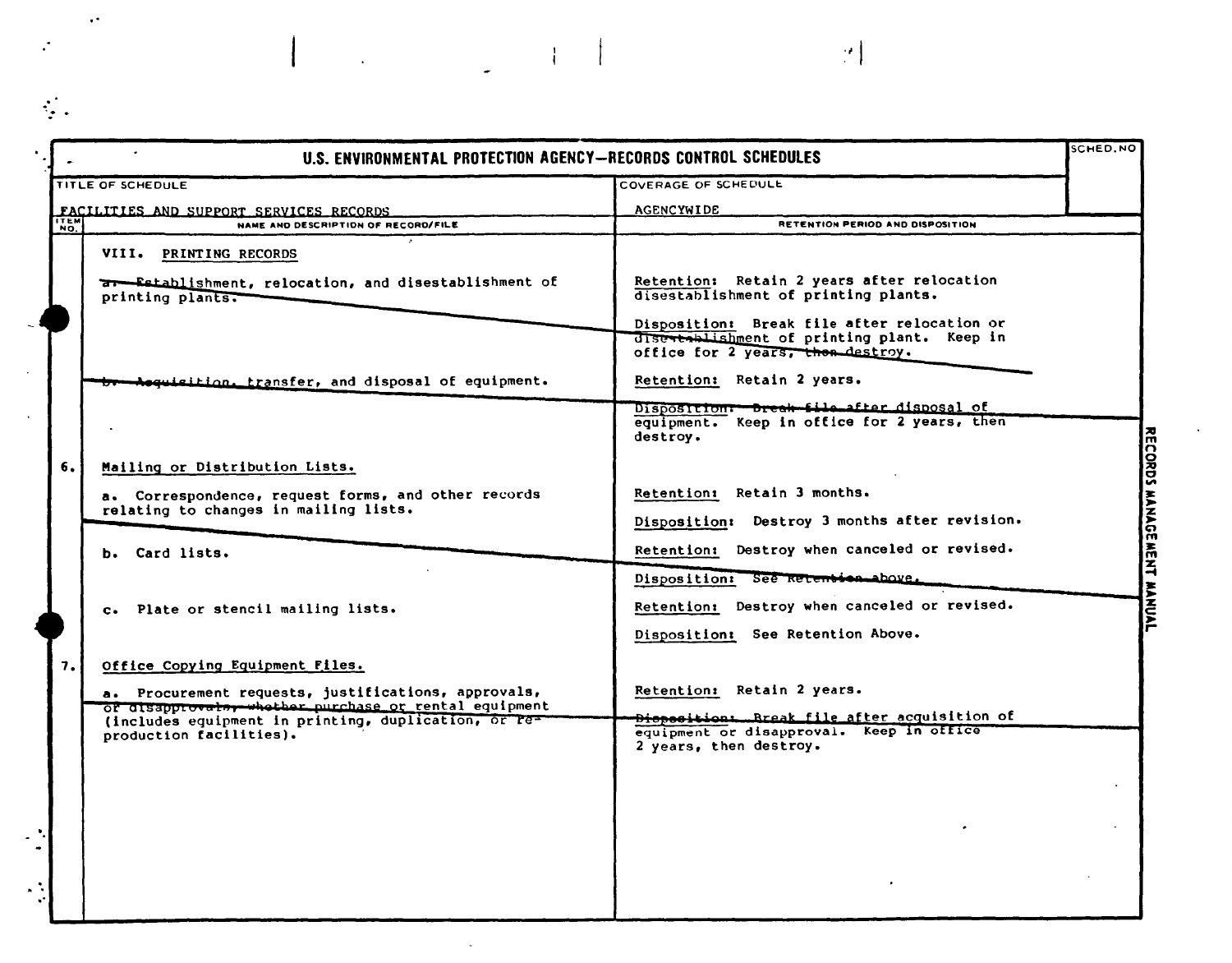| <b>TITLE OF SCHEDULE</b><br>COVERAGE OF SCHEDULE<br><b>AGENCYWIDE</b><br>NAME AND DESCRIPTION OF RECORD/FILE<br>VIII. PRINTING RECORDS<br>$\mathcal{E}^{\pm}$<br>b. Monthly production records.<br>of data in annual reports.<br>Retention: Retain 5 years.<br>c. Production records or reports (other than daily),<br>cost records (including repairs, maintenance, supplies,<br>operating labor, depreciation) and studies. | RETENTION PERIOD AND DISPOSITION                                                           |  |
|-------------------------------------------------------------------------------------------------------------------------------------------------------------------------------------------------------------------------------------------------------------------------------------------------------------------------------------------------------------------------------------------------------------------------------|--------------------------------------------------------------------------------------------|--|
| FACILITIES AND SUPPORT SERVICES RECORDS                                                                                                                                                                                                                                                                                                                                                                                       |                                                                                            |  |
| <b>ITEM</b>                                                                                                                                                                                                                                                                                                                                                                                                                   |                                                                                            |  |
|                                                                                                                                                                                                                                                                                                                                                                                                                               |                                                                                            |  |
|                                                                                                                                                                                                                                                                                                                                                                                                                               |                                                                                            |  |
|                                                                                                                                                                                                                                                                                                                                                                                                                               | Retention: Retain current years plus 3 months.                                             |  |
|                                                                                                                                                                                                                                                                                                                                                                                                                               | Disposition: Destroy 3 months after inclusion                                              |  |
|                                                                                                                                                                                                                                                                                                                                                                                                                               |                                                                                            |  |
| destroy.                                                                                                                                                                                                                                                                                                                                                                                                                      | Disposition: Break file when machine is dis-<br>posed of. Keep in office for 5 years, then |  |
|                                                                                                                                                                                                                                                                                                                                                                                                                               |                                                                                            |  |
|                                                                                                                                                                                                                                                                                                                                                                                                                               |                                                                                            |  |
|                                                                                                                                                                                                                                                                                                                                                                                                                               |                                                                                            |  |
|                                                                                                                                                                                                                                                                                                                                                                                                                               |                                                                                            |  |
|                                                                                                                                                                                                                                                                                                                                                                                                                               |                                                                                            |  |
|                                                                                                                                                                                                                                                                                                                                                                                                                               |                                                                                            |  |
|                                                                                                                                                                                                                                                                                                                                                                                                                               |                                                                                            |  |
|                                                                                                                                                                                                                                                                                                                                                                                                                               |                                                                                            |  |
|                                                                                                                                                                                                                                                                                                                                                                                                                               |                                                                                            |  |
|                                                                                                                                                                                                                                                                                                                                                                                                                               |                                                                                            |  |
|                                                                                                                                                                                                                                                                                                                                                                                                                               |                                                                                            |  |
|                                                                                                                                                                                                                                                                                                                                                                                                                               |                                                                                            |  |
|                                                                                                                                                                                                                                                                                                                                                                                                                               |                                                                                            |  |
|                                                                                                                                                                                                                                                                                                                                                                                                                               |                                                                                            |  |
|                                                                                                                                                                                                                                                                                                                                                                                                                               |                                                                                            |  |
|                                                                                                                                                                                                                                                                                                                                                                                                                               |                                                                                            |  |
|                                                                                                                                                                                                                                                                                                                                                                                                                               |                                                                                            |  |

 $\label{eq:2.1} \frac{1}{\sqrt{2}}\int_{\mathbb{R}^3} \left|\frac{d\mu}{d\mu}\right|^2 \, d\mu = \frac{1}{2}\int_{\mathbb{R}^3} \left|\frac{d\mu}{d\mu}\right|^2 \, d\mu = \frac{1}{2}\int_{\mathbb{R}^3} \left|\frac{d\mu}{d\mu}\right|^2 \, d\mu = \frac{1}{2}\int_{\mathbb{R}^3} \left|\frac{d\mu}{d\mu}\right|^2 \, d\mu = \frac{1}{2}\int_{\mathbb{R}^3} \left|\frac{d\mu}{d\mu}\right|^2 \, d\mu = \frac{1}{2}\$ 

 $\mathbf i$ 

 $\mathbb{Z}$  .

 $\mathcal{L}^{\text{max}}_{\text{max}}$  ,  $\mathcal{L}^{\text{max}}_{\text{max}}$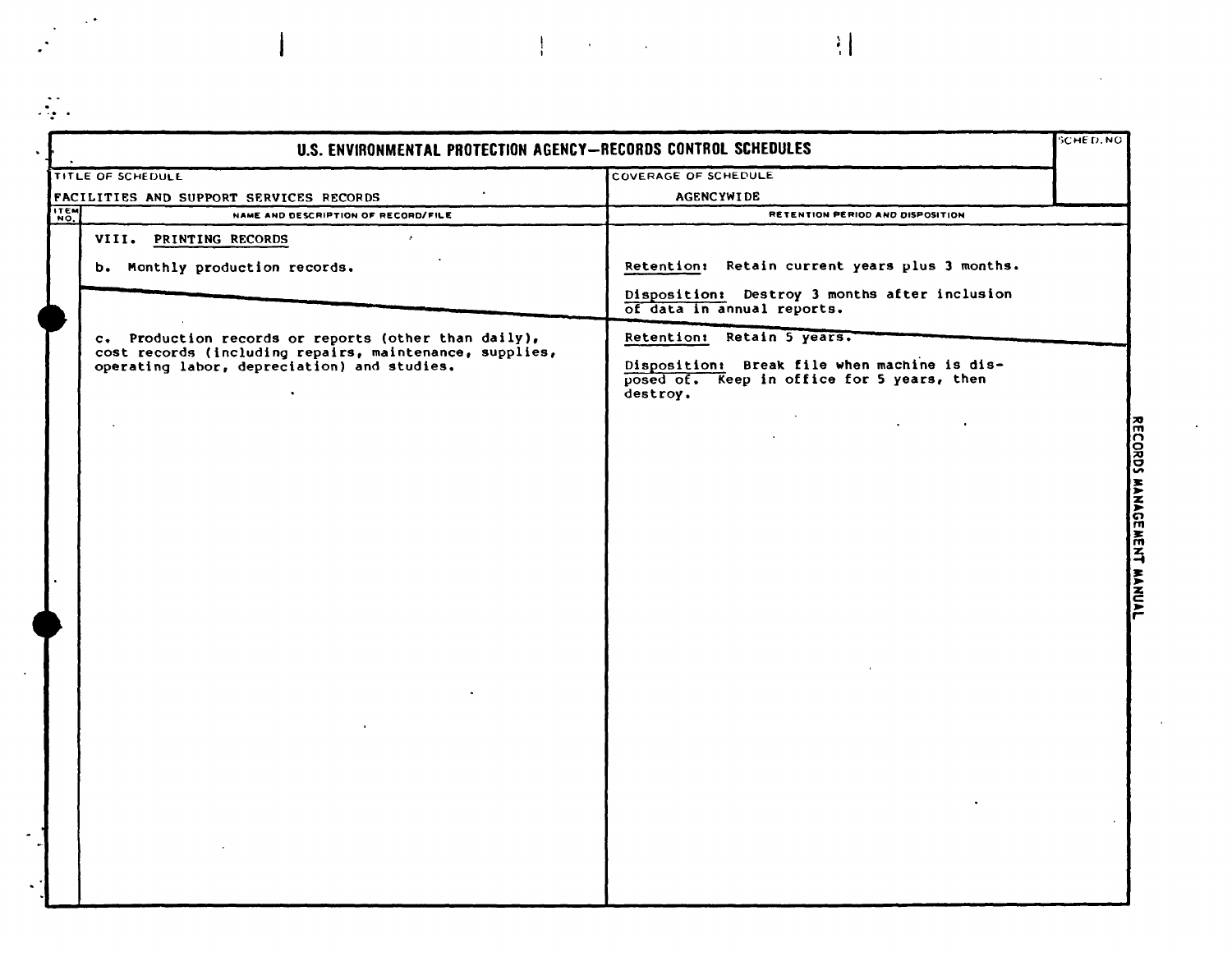|            | U.S. ENVIRONMENTAL PROTECTION AGENCY-RECORDS CONTROL SCHEDULES                                                                                                                                                   |                                                                                                                                                                                                                             | <b>SCHED, NG</b> |
|------------|------------------------------------------------------------------------------------------------------------------------------------------------------------------------------------------------------------------|-----------------------------------------------------------------------------------------------------------------------------------------------------------------------------------------------------------------------------|------------------|
|            | TITLE OF SCHEDULE                                                                                                                                                                                                | COVERAGE OF SCHEDULE                                                                                                                                                                                                        |                  |
|            | <b>FACILITIES AND SUPPORT SERVICES RECORDS</b>                                                                                                                                                                   | <b>AGENCYWIDE</b>                                                                                                                                                                                                           |                  |
| <b>TEM</b> | NAME AND DESCRIPTION OF RECORD/FILE                                                                                                                                                                              | <b>RETENTION PERIOD AND DISPOSITION</b>                                                                                                                                                                                     |                  |
| 1.         | IX. REAL ESTATE AND MANAGEMENT RECORDS<br>Space Management Files. Records relating to the allo-<br>cation, utilization and release of space under EPA<br>control, and related reports to General Services Admin- |                                                                                                                                                                                                                             |                  |
|            | istration.<br>a. Building plan files and related EPA records utilized<br>in space planning, assignment, and adjustment.                                                                                          | Retention: Retain 2 years.<br>Disposition: Break file after termination<br>of assignment, or when lease is canceled,<br>or when plans are superseded or obsolete,<br>Keep in office for 2 years, then destroy.              |                  |
|            | b. Other correspondence and reports to subordinate offle<br>within EPA relating to Agency space holdings and<br>requirements.                                                                                    |                                                                                                                                                                                                                             |                  |
|            | (1) Agency reports to GSA regarding space occupied<br>in "Metropolitan Washington" and outside the District of<br>Columbia, and related papers.                                                                  | Retention: Retain Twears.<br>Disposition: Break file after report is<br>completed. Keep in office for 2 years,<br>destroy.                                                                                                  |                  |
|            | (2) Copies in subordinate reporting offices and relat-<br>ed work paper.                                                                                                                                         | Retention: Retain 1 year.<br>Disposition: Break file after report is<br>completed. Keep in office for 1 year, then<br>destroy.                                                                                              |                  |
| 2.         | Project Requests. Documents relating to project<br>requests, including approval, establishment or<br>funds, schenules of accemplishments. progress,<br>payments, and the finalization.                           | Retention: Retain 5 years.<br>Disposition: Break file after completion<br>Or disbanding of project. Keep in office<br>for 1 year, then transfer to the Federal<br>Records Center. Keep in FRC for 4 years,<br>then destroy. |                  |
|            |                                                                                                                                                                                                                  | $\mathbf{r}_\mathrm{in}$                                                                                                                                                                                                    |                  |

 $\label{eq:2.1} \mathcal{A}(\mathcal{A})=\mathcal{A}(\mathcal{A})=\mathcal{A}(\mathcal{A})=\mathcal{A}(\mathcal{A})=\mathcal{A}(\mathcal{A})=\mathcal{A}(\mathcal{A})$ 

 $\frac{1}{2} \sum_{i=1}^{n} \frac{1}{i} \sum_{j=1}^{n} \frac{1}{j} \sum_{j=1}^{n} \frac{1}{j} \sum_{j=1}^{n} \frac{1}{j} \sum_{j=1}^{n} \frac{1}{j} \sum_{j=1}^{n} \frac{1}{j} \sum_{j=1}^{n} \frac{1}{j} \sum_{j=1}^{n} \frac{1}{j} \sum_{j=1}^{n} \frac{1}{j} \sum_{j=1}^{n} \frac{1}{j} \sum_{j=1}^{n} \frac{1}{j} \sum_{j=1}^{n} \frac{1}{j} \sum_{j=1}^{n$ 

 $\label{eq:2.1} \frac{1}{2}\sum_{i=1}^n\frac{1}{2}\left(\frac{1}{2}\sum_{i=1}^n\frac{1}{2}\right)^2.$ 

 $\ddot{\phantom{1}}$ 

 $\cdot$ 

 $\begin{array}{c} \rule{0pt}{2ex} \rule{0pt}{2ex} \rule{0pt}{2ex} \rule{0pt}{2ex} \rule{0pt}{2ex} \rule{0pt}{2ex} \rule{0pt}{2ex} \rule{0pt}{2ex} \rule{0pt}{2ex} \rule{0pt}{2ex} \rule{0pt}{2ex} \rule{0pt}{2ex} \rule{0pt}{2ex} \rule{0pt}{2ex} \rule{0pt}{2ex} \rule{0pt}{2ex} \rule{0pt}{2ex} \rule{0pt}{2ex} \rule{0pt}{2ex} \rule{0pt}{2ex} \rule{0pt}{2ex} \rule{0pt}{2ex} \rule{0pt}{2ex} \rule{0pt}{$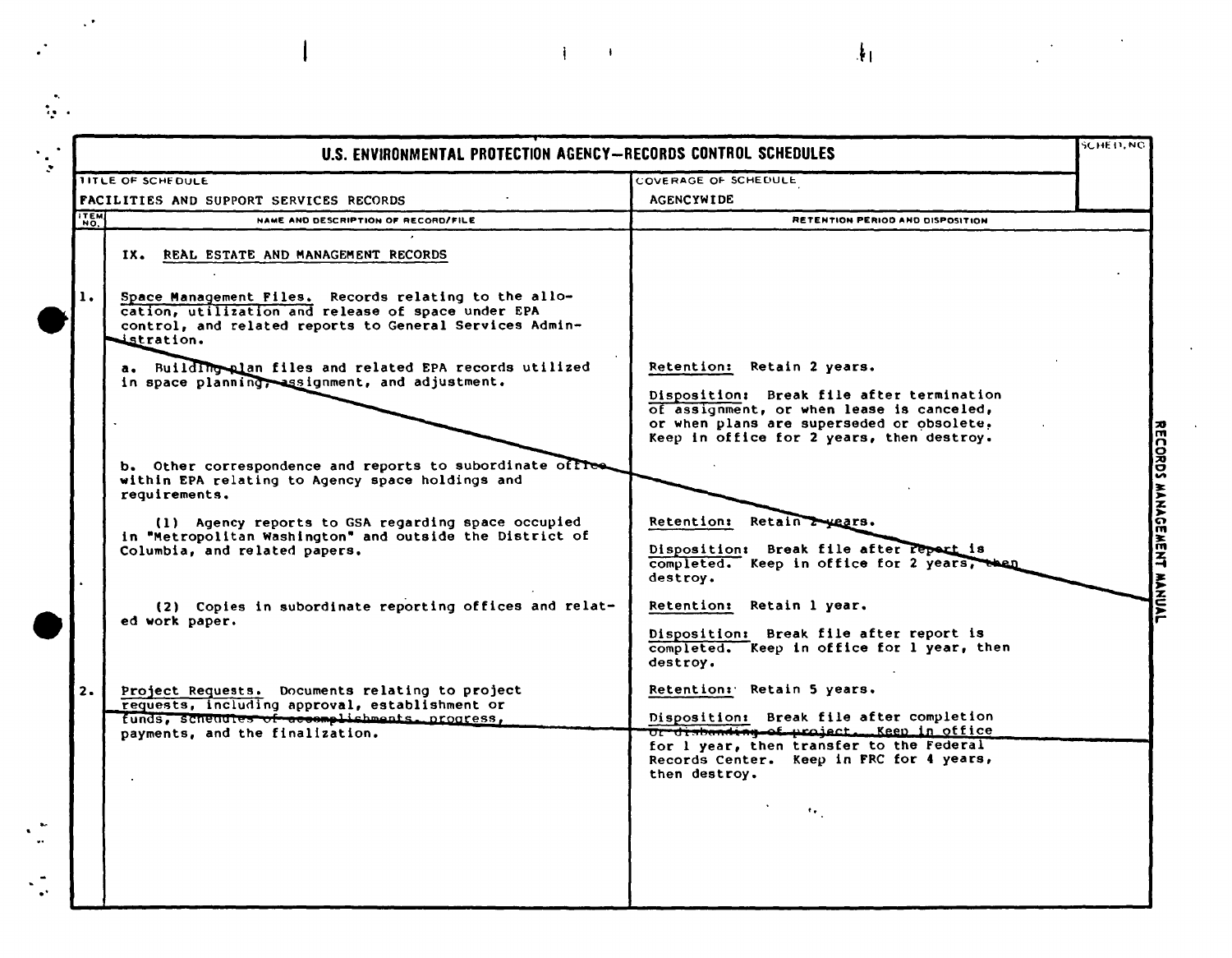| TITLE OF SCHEDULE<br>COVERAGE OF SCHEDULE<br>FACILITIES AND SUPPORT SERVICES RECORDS<br><b>AGENCYWIDE</b><br>NAME AND DESCRIPTION OF RECORD/FILE<br>RETENTION PERIOD AND DISPOSITION<br>IX. REAL ESTATE AND MANAGEMENT RECORDS<br>3.<br>Real Property Records.<br>a. Title papers documenting the acquisition of real<br>property. Record include lease files, individual<br>factivity files, construction control files, building<br>plans, and specifications, etc.<br>(1) All records for property acquired other than<br>Retention: Retain 10 years after sale or<br>abstract or certificate of title.<br>release.<br>Disposition: Break file after sale or re-<br>lease by the Government of conditions, restric-<br>tions, mortgages, or other liens. Keep in<br>office for 3 years, then send to FRC. Destroy<br>when 10 years old.<br>(2) Abstract or certificate of title.<br><b>Retention:</b> See disposition below.<br>Disposition Break file and transfer to new<br>custodian upon completion of sale, trade, or<br>donation proceedings, or acceptance of purhcase<br>money mortgage.<br>b. Real property reports consisting of: real property re-<br>Retention: Retain 5 years.<br>ports to GSA: inventory reports of jurisdictional status<br>of Federal areas within States; and report of EPA total<br>Disposition: Break file when information<br>facilities.<br>is no longer needed. Keep in office for<br>1 year, then transfer to the Federal Records<br>Center. Destroy when 5 years old.<br>4.<br>Surplus Real Property Case Files. Case files on disposal<br>Retention: Retain 10 years.<br>of surplus real property and related personal property.<br>Disposition: Break file upon disposal of<br>property. Keep in office for 3 years, then<br>transfer to the Federal Records Center. | U.S. ENVIRONMENTAL PROTECTION AGENCY-RECORDS CONTROL SCHEDULES |                            | <b>SCHED.NO</b> |
|-------------------------------------------------------------------------------------------------------------------------------------------------------------------------------------------------------------------------------------------------------------------------------------------------------------------------------------------------------------------------------------------------------------------------------------------------------------------------------------------------------------------------------------------------------------------------------------------------------------------------------------------------------------------------------------------------------------------------------------------------------------------------------------------------------------------------------------------------------------------------------------------------------------------------------------------------------------------------------------------------------------------------------------------------------------------------------------------------------------------------------------------------------------------------------------------------------------------------------------------------------------------------------------------------------------------------------------------------------------------------------------------------------------------------------------------------------------------------------------------------------------------------------------------------------------------------------------------------------------------------------------------------------------------------------------------------------------------------------------------------------------------------------------------------------------------|----------------------------------------------------------------|----------------------------|-----------------|
| <b>ITEM</b>                                                                                                                                                                                                                                                                                                                                                                                                                                                                                                                                                                                                                                                                                                                                                                                                                                                                                                                                                                                                                                                                                                                                                                                                                                                                                                                                                                                                                                                                                                                                                                                                                                                                                                                                                                                                       |                                                                |                            |                 |
|                                                                                                                                                                                                                                                                                                                                                                                                                                                                                                                                                                                                                                                                                                                                                                                                                                                                                                                                                                                                                                                                                                                                                                                                                                                                                                                                                                                                                                                                                                                                                                                                                                                                                                                                                                                                                   |                                                                |                            |                 |
|                                                                                                                                                                                                                                                                                                                                                                                                                                                                                                                                                                                                                                                                                                                                                                                                                                                                                                                                                                                                                                                                                                                                                                                                                                                                                                                                                                                                                                                                                                                                                                                                                                                                                                                                                                                                                   |                                                                |                            |                 |
|                                                                                                                                                                                                                                                                                                                                                                                                                                                                                                                                                                                                                                                                                                                                                                                                                                                                                                                                                                                                                                                                                                                                                                                                                                                                                                                                                                                                                                                                                                                                                                                                                                                                                                                                                                                                                   |                                                                |                            |                 |
|                                                                                                                                                                                                                                                                                                                                                                                                                                                                                                                                                                                                                                                                                                                                                                                                                                                                                                                                                                                                                                                                                                                                                                                                                                                                                                                                                                                                                                                                                                                                                                                                                                                                                                                                                                                                                   |                                                                | Destroy when 10 years old. |                 |

 $\left\vert \begin{array}{c} \mathbf{u} \\ \mathbf{u} \end{array} \right\vert$ 

 $\label{eq:2.1} \frac{1}{2} \sum_{i=1}^n \frac{1}{2} \left( \frac{1}{2} \sum_{i=1}^n \frac{1}{2} \sum_{j=1}^n \frac{1}{2} \right)^2.$ 

 $\mathbf{I}$ 

 $\sim$   $\mathcal{O}$ 

 $\mathcal{L}_{\mathcal{A}}$ 

 $\frac{1}{2}$  .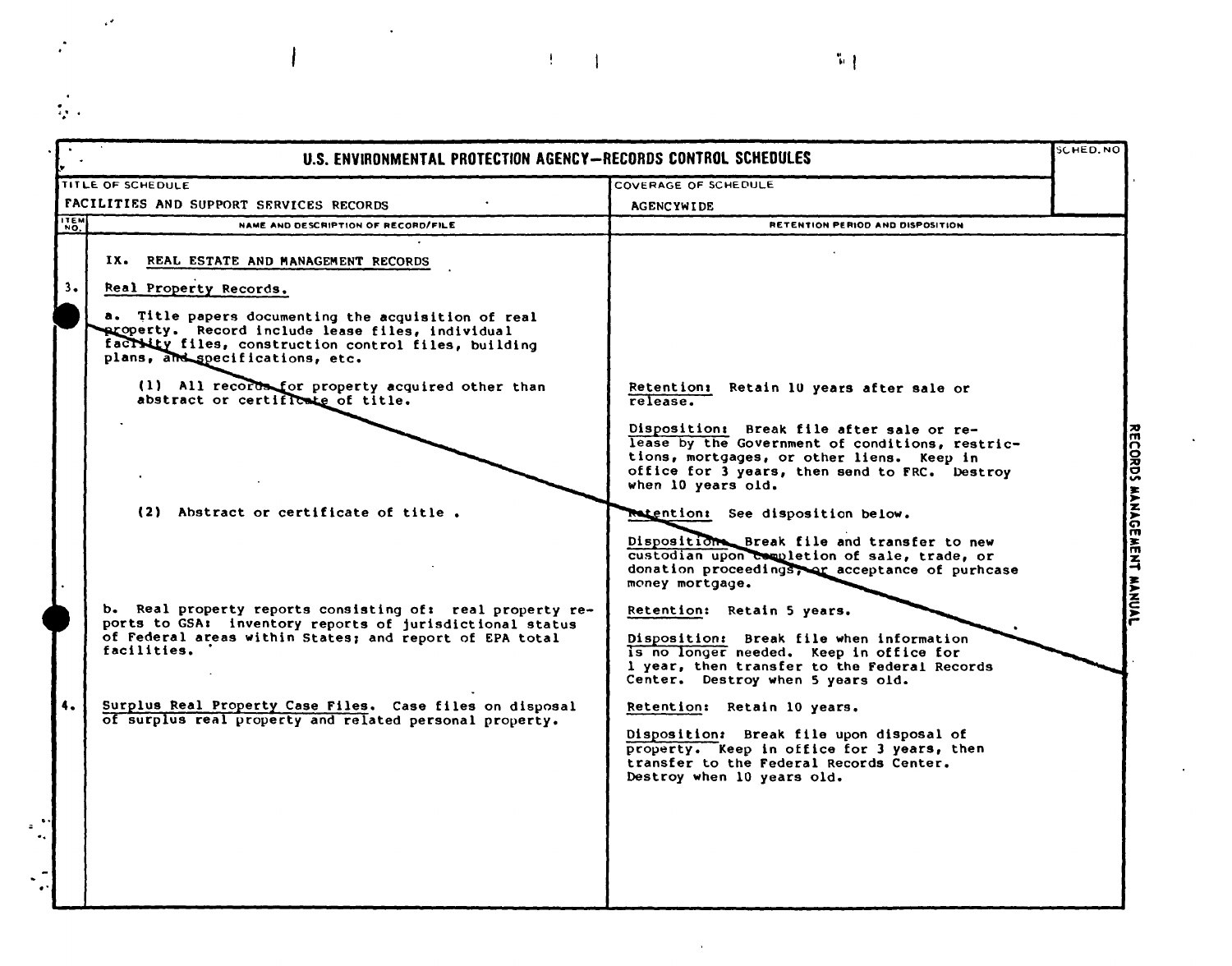|                                         | U.S. ENVIRONMENTAL PROTECTION AGENCY-RECORDS CONTROL SCHEDULES                                                                                                                                                                 |                                                                                                                                                                                                                                                      | <b>SCHED.NO</b> |
|-----------------------------------------|--------------------------------------------------------------------------------------------------------------------------------------------------------------------------------------------------------------------------------|------------------------------------------------------------------------------------------------------------------------------------------------------------------------------------------------------------------------------------------------------|-----------------|
| TITLE OF SCHEDULE                       |                                                                                                                                                                                                                                | COVERAGE OF SCHEDULE                                                                                                                                                                                                                                 |                 |
| FACILITIES AND SUPPORT SERVICES RECORDS |                                                                                                                                                                                                                                | <b>AGENCYWIDE</b>                                                                                                                                                                                                                                    |                 |
| ITEM                                    | NAME AND DESCRIPTION OF RECORD/FILE                                                                                                                                                                                            | RETENTION PERIOD AND DISPOSITION                                                                                                                                                                                                                     |                 |
| 5.1                                     | REAL ESTATE AND MANAGEMENT RECORDS<br>IX.<br>Construction Project Reports. Reports showing the prelim-<br>thary design of proposed construction projects. Includes<br>design criteria. trade-off studies and estimate of cost. |                                                                                                                                                                                                                                                      |                 |
|                                         | a. Authorized Projects.                                                                                                                                                                                                        | Retention: Retain 5 years.                                                                                                                                                                                                                           |                 |
|                                         | b. Unauthorized Projects.                                                                                                                                                                                                      | Disposition: Break file after completion or<br>disbanding of project. Keep in office for<br>5 years, then destroy<br>Retention: Retain 4 years.<br>Disposition: Break file when no longer<br>active. Destroy 4 years after date of last<br>document. |                 |
| 6.                                      | Real Property Studies. Studies relating to real property                                                                                                                                                                       | Retention: Destroy.                                                                                                                                                                                                                                  |                 |
|                                         | together with background showing inception, scope, and<br>accomplishments.                                                                                                                                                     | Disposition -- Decak file when no longer needed.                                                                                                                                                                                                     |                 |
|                                         |                                                                                                                                                                                                                                | and then destroy.                                                                                                                                                                                                                                    |                 |
|                                         |                                                                                                                                                                                                                                |                                                                                                                                                                                                                                                      |                 |

 $\mathbb{R}^3_+$ 

 $\label{eq:3.1} \frac{1}{\sqrt{2}}\left(\frac{1}{\sqrt{2}}\right)^{2}+\frac{1}{\sqrt{2}}\left(\frac{1}{\sqrt{2}}\right)^{2}+\frac{1}{\sqrt{2}}\left(\frac{1}{\sqrt{2}}\right)^{2}+\frac{1}{\sqrt{2}}\left(\frac{1}{\sqrt{2}}\right)^{2}+\frac{1}{\sqrt{2}}\left(\frac{1}{\sqrt{2}}\right)^{2}+\frac{1}{\sqrt{2}}\left(\frac{1}{\sqrt{2}}\right)^{2}+\frac{1}{\sqrt{2}}\left(\frac{1}{\sqrt{2}}\right)^{2}+\frac{1}{\sqrt{2}}\left(\frac{$ 

 $\overline{a}$ 

 $\mathcal{L}(\mathcal{L})$ 

 $\mathcal{L}^{\bullet}$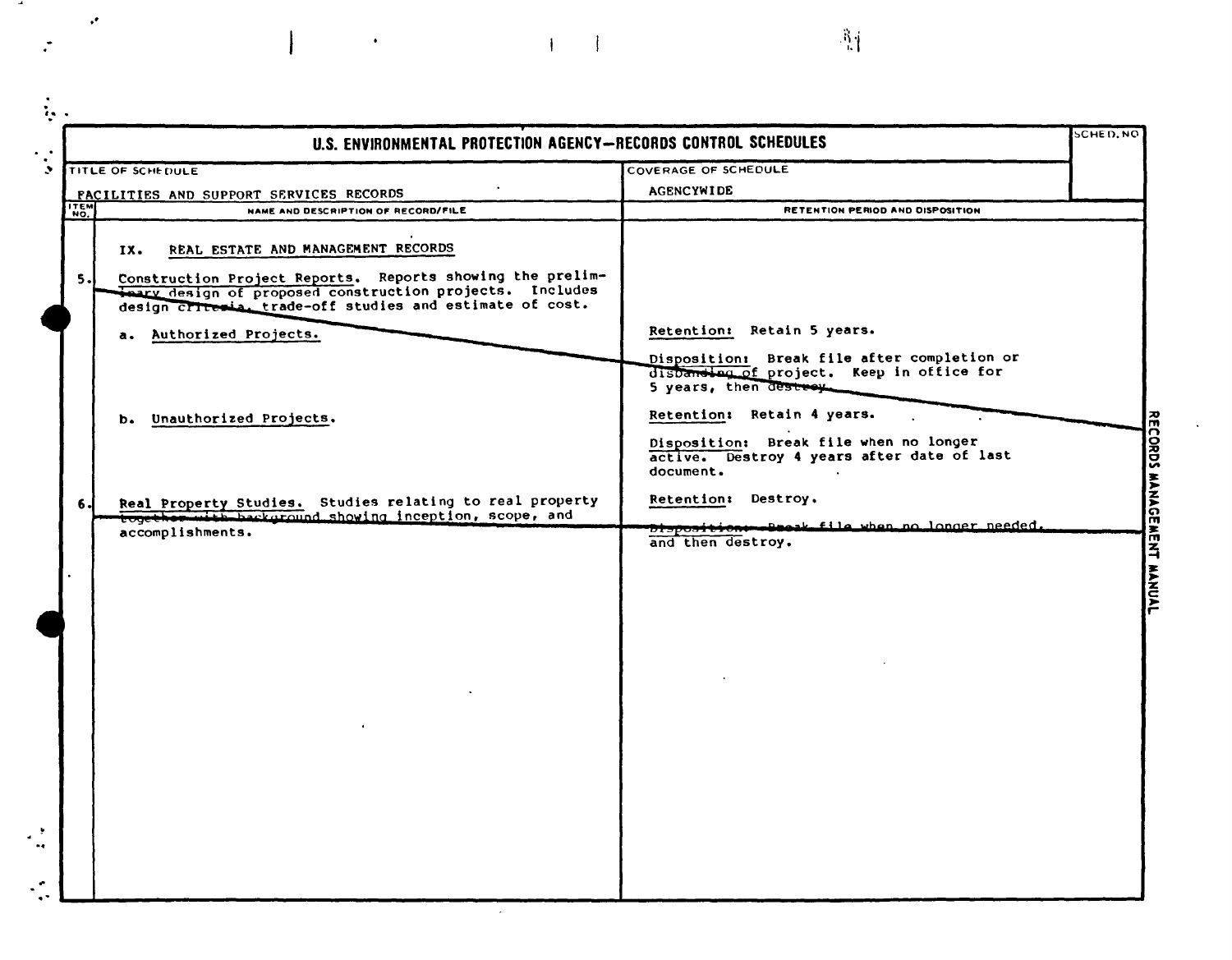## Atch to SF 115 (Revised Item Numbers compared to Previous Item Numbers,<br>Schedule Number, and NARS Job Number)

 $\mathcal{L}_\mathrm{m}^\bullet$ 

 $\mathcal{L}_{\mathcal{M}}$ 

Title Of Schedule: Facilities And Support Services Records

 $\ddot{\mathbf{r}}$ 

٠,

|        | <b>REVISED</b><br>Item Numbers<br>I - General Records<br>$1$ (New)<br>$2$ (New)              |                                                                                                         | <b>PREVIOUS</b><br>Item No., Schedule No. NARS Job No. |                           |
|--------|----------------------------------------------------------------------------------------------|---------------------------------------------------------------------------------------------------------|--------------------------------------------------------|---------------------------|
|        | $3$ (New)<br>$4$ (New)<br>II- Emergency Preparedness Records                                 | ı<br>2<br>$3 + 4$                                                                                       | $B-3$                                                  | $NCI-412-75-2$            |
|        | III- Security Records<br>5<br>6                                                              |                                                                                                         | $B-7$                                                  | $NCI-412-75-3$            |
|        | 7<br>8<br>$\boldsymbol{9}$<br>10<br>11<br>12                                                 | 8<br>10<br>11<br>12                                                                                     |                                                        |                           |
|        | 13<br>14<br>15<br>16<br>17<br>18                                                             | 13<br>14<br>15<br>16<br>$20$ .<br>21<br>22                                                              |                                                        |                           |
|        | 19<br>20<br>(New)<br>21<br>(New)<br>22<br>23<br>(New)<br>24<br>(New)<br>IV- Property Records | 23                                                                                                      |                                                        |                           |
| $\sim$ | $\mathbf{z}$<br>з<br>$\lambda$<br>حب<br>5<br>6                                               | $(B-8)$<br>$\mathbf{z}$<br>$(B-8)$<br>4<br>$6 (B-8)$<br>$(B-15)$<br>4<br>$(B-15)$<br>5<br>$(B-15)$<br>6 |                                                        | $B-8/B-15$ . NCI-412-75-2 |
|        | V- Motor Vehicle Records<br>2<br>$\alpha=0$<br>з<br>4567                                     | $\overline{\mathbf{c}}$<br>5                                                                            | $B-9$                                                  | $NCI-412-2$               |
|        | 8                                                                                            | 7<br>8                                                                                                  |                                                        |                           |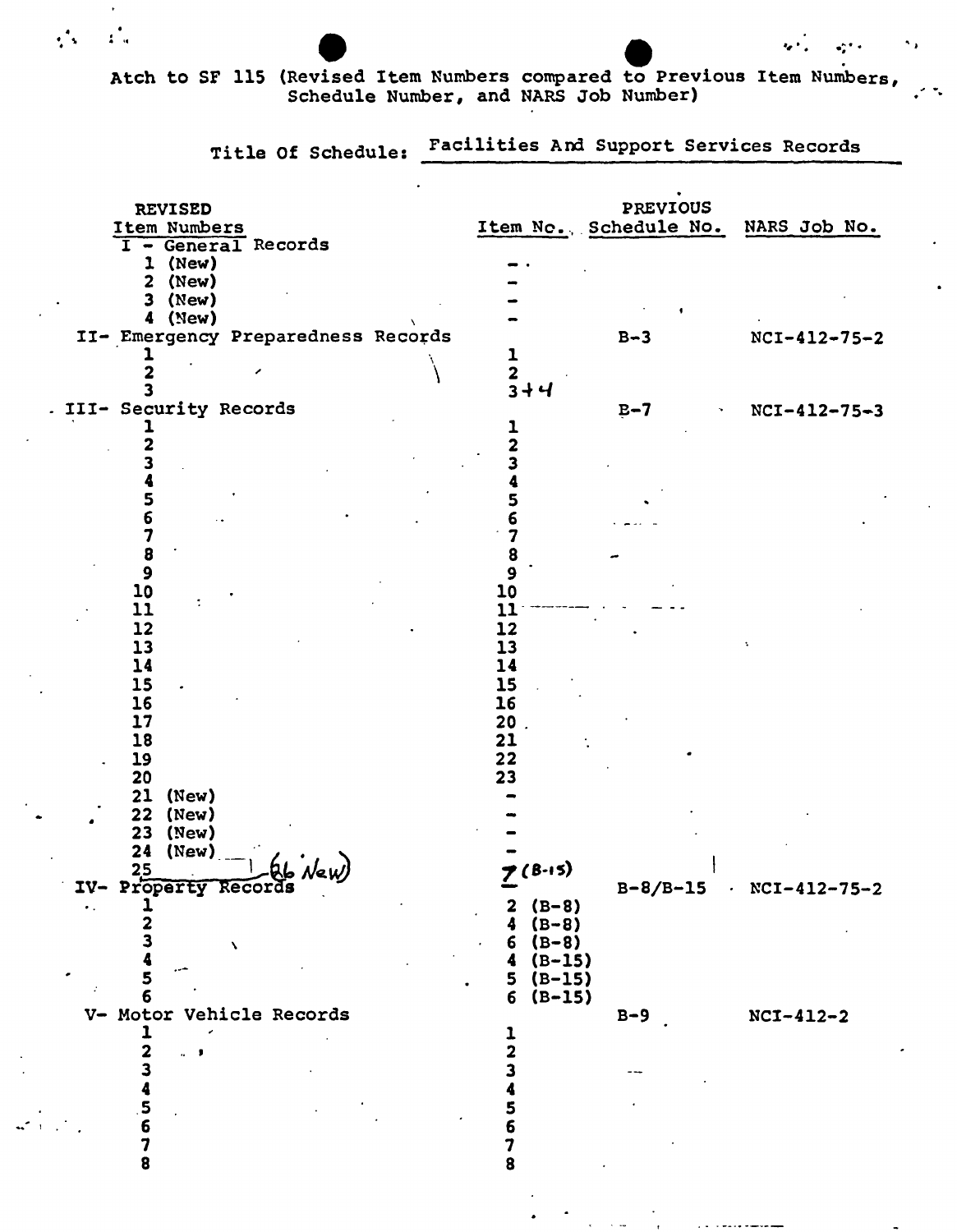